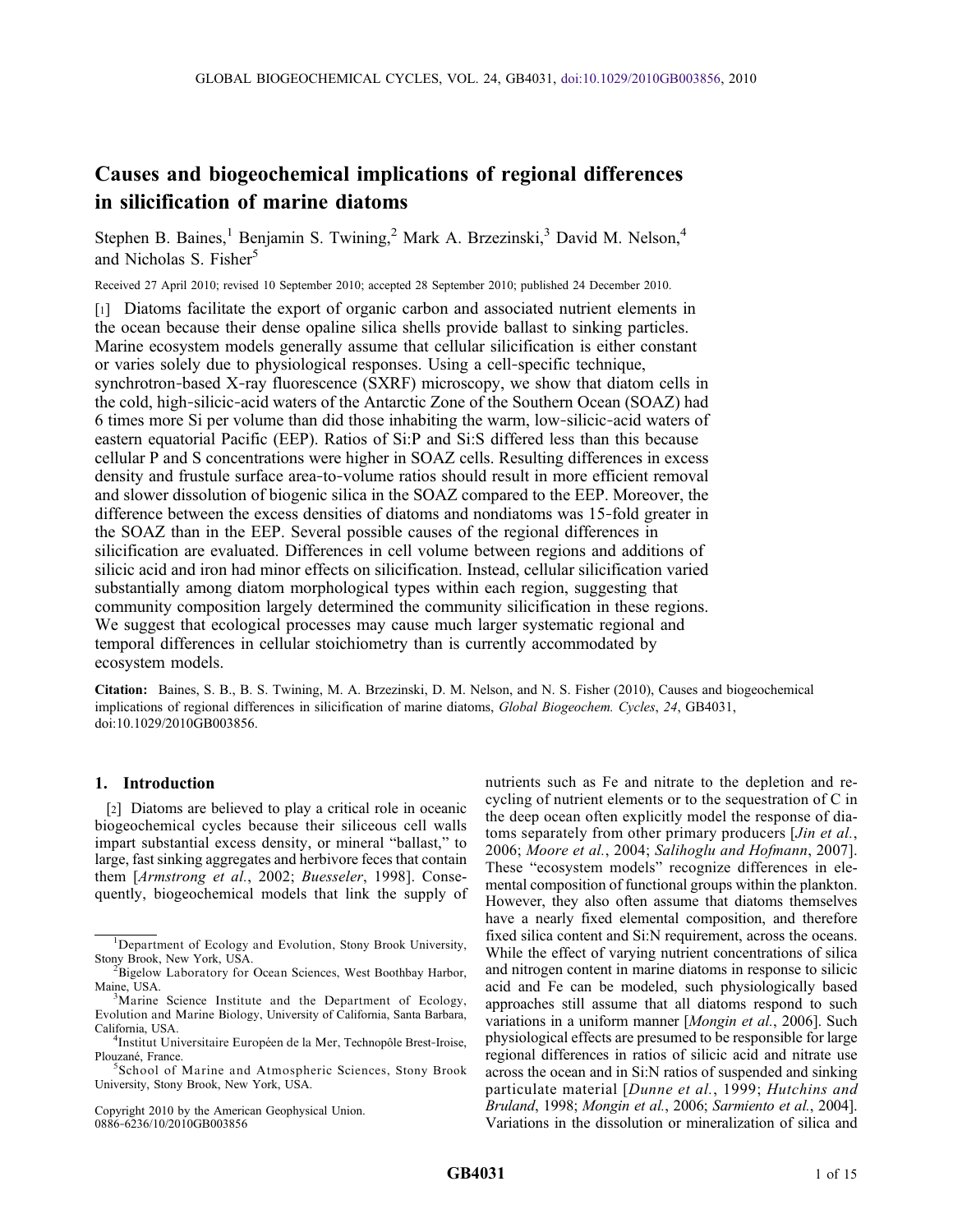organic nitrogen have also been invoked to explain these patterns [Bidle et al., 2002; Brzezinski et al., 2003; Dugdale and Wilkerson, 1998].

[3] What remains unaccounted for in biogeochemical models is the large amount of interspecific variation in the Si content of diatoms. Marine diatom species in culture range in volume‐normalized cellular silica content, here termed silicification, by over an order of magnitude [*Conley* et al., 1989]. Marine species exhibit an order of magnitude lower silicification on average than freshwater species, suggesting strong selection on silicification across the marine/ freshwater divide [Conley et al., 1989]. By comparison, physiological plasticity within individual species is much less pronounced. Silicification generally varies by a factor of 4 or less within cultured species in response to limitation by silicic acid [Brzezinski, 1985; Paasche, 1973]. As pointed out in recent reviews [Marchetti and Cassar, 2009; Sarthou et al., 2005], a number of studies have shown that Fe availability can cause cellular ratios of Si:N to vary by a factor of 2–4 within diatom species in culture [Marchetti and Harrison, 2007; Takeda, 1998; Timmermans and van der Wagt, 2010; Timmermans et al., 2004] and the field [Baines et al., 2010; Twining et al., 2004]. The of Fe on cellular Si:N ratios has been linked to shifts in community nitrate:silicate uptake ratios in situ [Coale et al., 2004; Franck et al., 2000, 2003; Hoffmann et al., 2006; Hutchins and Bruland, 1998]. Culture studies [Takeda, 1998; Timmermans et al., 2004; Marchetti and Harrison, 2007] and cell‐specific analyses of field samples *[Baines et al., 2010; Twining et al., 2004]* show that the variability in Si:N ratios in cells not only reflects differences in silicification, but also the effect of Fe on cell organic matter content. Indeed, changes to silica content per volume in response to Fe limitation are usually less than a factor of 3 [Hoffmann et al., 2007; Marchetti and Harrison, 2007; Marchetti et al., 2010; Takeda, 1998; Twining et al., 2004]. Because of the large amount of interspecific variability in silicification, environmental conditions that favor species on the basis of their level of silicification have the potential to cause much greater variation in community silica content than can physiological responses alone. The variability among species may also amplify or obscure physiologically based differences.

[4] To determine whether biogeochemically significant, taxonomically based variation in diatom silicification is evident in natural plankton communities, we used synchrotron‐based X‐ray fluorescence microscopy (SXRF) [*Twining et al.*, 2003] to measure the Si content of individual diatom cells collected from two important Fe‐limited HNLC regions that differ in silicic acid availability, temperature and light. The Southern Ocean south of the Antarctic Polar Front (referred to here as the Southern Ocean Antarctic Zone, or SOAZ) is characterized by near‐freezing water temperatures, poor-density stratification, vigorous wind-driven turbulent mixing, low light intensities and high silicic acid concentrations [*Coale et al.*, 2004]. The region appears to play an important role in regulating global atmospheric  $CO<sub>2</sub>$ , while the substantial deposition of biogenic silica in sediments underlying the region limits the supply of silicic acid to the rest of the ocean [Marinov et al., 2006; Pondaven et al., 2000; Sarmiento et al., 2004]. The

eastern equatorial Pacific (EEP) is the largest natural source of  $CO<sub>2</sub>$  to the atmosphere [*Takahashi et al.*, 1997] and is characterized by warmer water, strong permanent density stratification, calm surface conditions and much lower dissolved silicic acid concentrations [Chai et al., 2002]. Upwelling of nutrients is more modest and less seasonal, resulting from both the continuous effect of Ekman divergence along the equator, and the periodic passage of tropical instability waves [Foley et al., 1997; Strutton et al., 2001, 2010].

[5] We use our data to determine the degree to which diatom Si, P and S content vary between these two important Fe‐limited regions. We then assess whether any differences are the result of physiological responses to the different environments, or differences in community composition and cell size. Finally we use our measurements to estimate how species composition can affect regional differences in sinking and dissolution of silica within aggregates or fecal pellets.

# 2. Materials and Methods

# 2.1. Sampling Sites

[6] Cells from the Southern Ocean were collected during the Southern Ocean Fe experiment (SOFEX) as described by Twining et al. [2004]. This part of the experiment involved four successive additions of Fe to a 15 km<sup>2</sup>  $\times$  15 km<sup>2</sup> patch at 66°S 172°W, which was positioned south of the Antarctic polar front. Nutrient concentrations at the initiation of the experiment were 2  $\mu$ m phosphate, 30  $\mu$ M nitrate and 65  $\mu$ M silicic acid. Samples were collected from the patch 0.7 d prior to the initial fertilization (Pre), 3.2 days after the first addition (Fe‐1), and 3.0 days after the second addition (Fe‐2). In addition, a sample was taken from a reference station outside the fertilized patch 7 d after the initial fertilization (Out). The data presented here differ from those presented previously [*Twining et al.*, 2004] in two important respects. First, we have categorized all of the cells into types based on their morphology. Second, we employ a new method for quantifying P and S from SXRF data [*Núñez-Milland et al.*, 2010] that was also applied to the EEP diatoms, facilitating direct comparisons between the regions. The equatorial Pacific diatoms were collected as part of two equatorial biocomplexity cruises in December 2004 (EB04) and September 2005 (EB05) [Nelson and Landry, 2010]. The first cruise consisted of a meridional transect from 4°N to 4°S at 110°W, and a zonal transect along the equator from 116.7°W to 140°W. The second cruise consisted of a latitudinal transect from 4°N to 2.5°S at 140°W and a zonal transect along 0.5°N between 132.5°W to 125°W. Samples for SXRF analyses were collected at 10 stations during EB04 and 6 stations during EB05. To assess sensitivity of cellular elemental contents to nutrient conditions, we also collected samples from three deck‐board microcosms to which 2 nmol  $L^{-1}$  Fe or 20  $\mu$ mol  $L^{-1}$  silicic acid were added [Brzezinski et al., 2010].

# 2.2. SXRF Methods

[7] To prepare samples, 40 mL of seawater was preserved with electron microscopy grade 10% glutaraldehyde to a final concentration of 0.25%. The samples were then centrifuged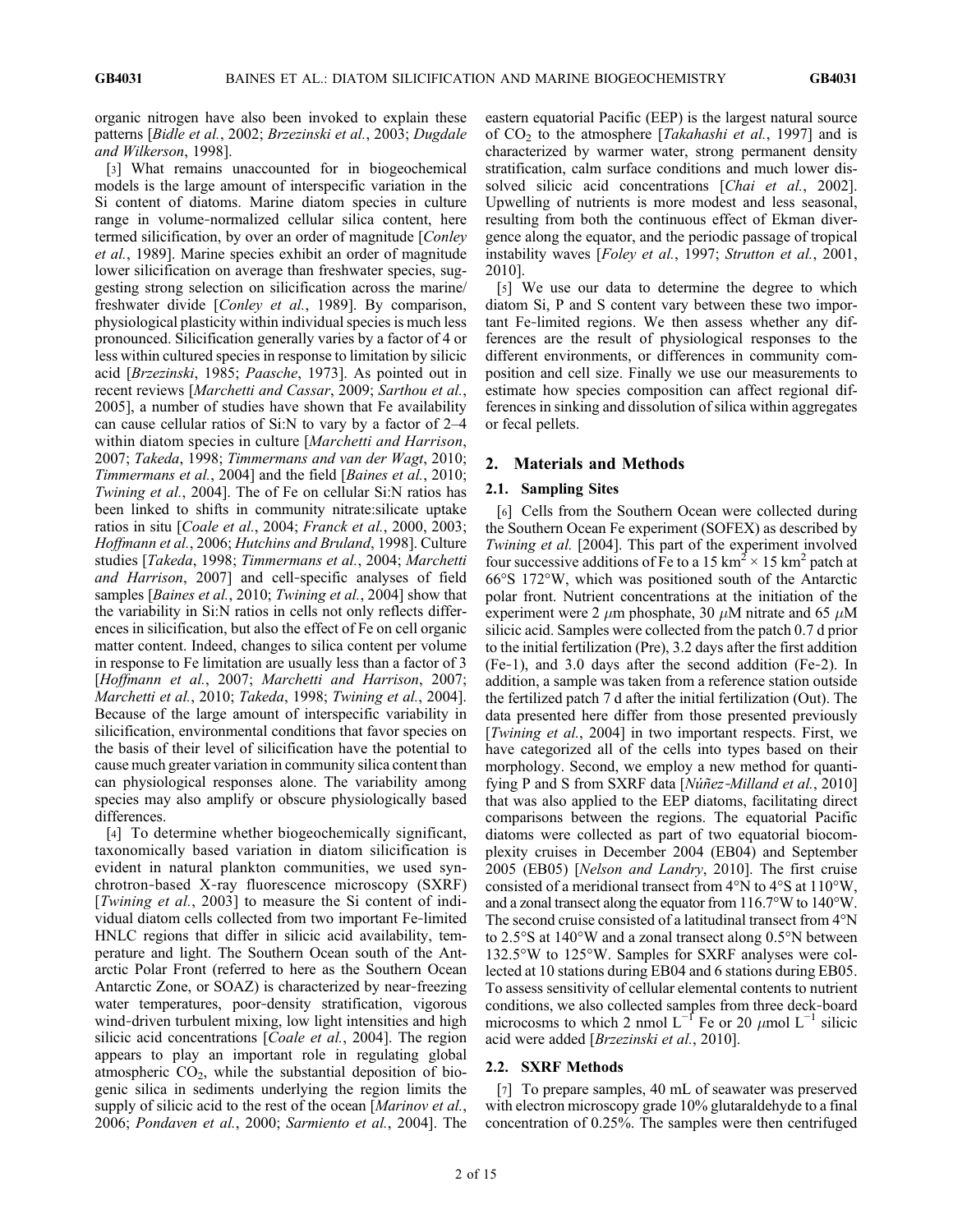using a swing out rotor for 30 min at 438g so as to sediment cells onto Au‐carbon formvar coated London Finder electron transmission microscopy grids (Electron Microscopy Sciences) that were mounted on flat araldite resin inserts within the centrifuge tubes. Samples were air‐dried in the dark and imaged under epifluorescence on the ship to facilitate later identification of cell types. For samples from low‐Fe waters, virtually all diatoms on the grids were analyzed. Under high‐ Fe conditions cell types were analyzed in rough proportion their relative abundance on the grids.

[8] X-ray fluorescence analyses were conducted at the 2‐ID‐E beamline of the Advanced Photon Source, Argonne National Laboratory, Argonne, Illinois. The excitation beam energy was ∼10 keV. Depending on beamline conditions and the particular optics (Fresnel zone‐plates) employed, spatial resolution ranged from 0.25 to 0.7  $\mu$ m. Full X‐ray emission spectra (1–10 keV) collected using an energy‐dispersive Ge detector were summed over the area of the cell and over a representative background region. Quantification of cellular Si was achieved by use of National Institute of Standards and Technology standards (NBS1832/ 1832) using previously described fitting procedures [Twining et al., 2003; Vogt, 2003]. No reliable standards exist for sulfur (a proxy for protein) and phosphorus, so fluorescence yields for these elements were interpolated from regressions of empirical fluorescence yields for all other elements in the NIST standards on the theoretical fluorescence yields calculated for those elements given the excitation energy used. These regressions were always linear with  $r^2$  values >0.99. SXRF measurements of cellular phosphorus in the diatom Thalassiosira pseudonana made using this method were within 25% of bulk colorimetric measurements made on the same culture and well within the range of values reported in the literature for this species [*Núñez* -*Milland et al.*, 2010].

#### 2.3. Estimates of Cell Biovolume and Surface Area

[9] Measurements of cellular linear dimensions were made with a light microscope (Leica DMI 6300) using Image Pro analysis software. Cell biovolumes  $(V_{cell})$  and cell surface areas  $(SA_{cell})$  were calculated using standard geometric formulae [*Hillebrand et al.*, 1999]. Centric diatoms were presumed to approximate cylinders. When measured in girdle view, the dimension parallel to the girdle lines was presumed to equal to the valve face diameter (D), and that perpendicular to the girdle lines was assumed to equal the height (H). When measured in valve view, H was presumed to equal D divided by 1.45, which was the average ratio of valve diameter to cylinder height in girdle view diatoms. In most cases, pennate diatoms were presumed to approximate ellipsoid prisms. We assumed that transapical widths in girdle and valve view were equivalent, a rule of thumb that was found to hold well for Fragilariopsis cylindrus in the Southern Ocean samples, which were present in both valve and girdle view. Because of its unique shape, the biovolume of this most common pennate in the Southern Ocean samples was approximated based on a rod shaped prism, with the rounded ends described as semi‐ ellipsoids whose radii combined comprised 5% of the length of the cell.

[10] Precise identification of the species was impeded by the use of dry optics in our microscopy. Such optics have

reduced resolution compared to wet or oil optics or electron microscopy, making it difficult to resolve fine‐scale features and often preventing identification. However, wet samples cannot be analyzed using SXRF because of the large interferences associated with Cl<sup>−</sup> ions in solution and the potential for radiation damage to the cells. Likewise, coating of samples for electron microscopy would have compromised our element analysis. Thus, the genus and species names we have assigned to our morphological types, where noted, are tentative.

#### 2.4. Data Filtering

[11] The presence of physiologically compromised cells and quantification problems stemming from interference among elemental fluorescence peaks can compromise SXRF measurements. While our spectral modeling normally corrects for modest levels of spectral interference, poor P, S and Si quantification can occur in cells that lie too near the grid bars of the Au transmission electron microscope grids because of the Au m‐line at 2.212 keV. To identify cells that were either moribund or subject to such interference, we made a priori decisions to exclude cells from analyses for which measurements for any one of the three target elements (Si, P and S) could not be made. Negative background‐ corrected peak areas were automatically discarded, as were any peaks areas that were less than a factor of 5 greater that the statistical uncertainty around the peak area estimate for the cell. In addition, data were screened for outliers by first running an analysis of covariance (ANCOVA) model that corrected for differences among regions, stations, diatom morphological type and cell volume. Cells for which Si, S and P content were 3.5 standard deviations away from the mean were labeled as outliers and excluded from all subsequent analyses. Given a normal distribution and 110 observations, there is only a 5% chance for any observation to exceed this threshold. Using this procedure, 12 of 143 cells were removed.

# 2.5. Statistical Analyses of SXRF Data

[12] Analysis of variance (ANOVA) and covariance (ANCOVA) were used to determine the importance of various predictor variables in determining cellular elemental concentrations (mol  $\mu$ m<sup>-3</sup>) under low-Fe conditions. All continuous variables had to be log‐transformed to meet the assumptions of normality and homogeneity of variance in the residuals. Due to the number of comparisons made, the significance of all explanatory factors were determined using t tests with a significance threshold of  $p = 0.01$  so as to limit false positive results. Values between 0.05 and 0.01 are referred to as marginally significant. The relative effectiveness of each factor was assessed by comparing the amount of variance explained  $(r^2)$  in analyses containing that factor to those that did not. The main categorical predictor was REGION (treatment levels = SOAZ and EEP). Because there were no cell types in common between the regions, the categorical predictor variable, TYPE, was a factor nested within REGION. Significance for this variable therefore indicates that a nonrandom amount of variability within regions could be ascribed to differences among cell types. VOLUME was also used as continuous factor to correct for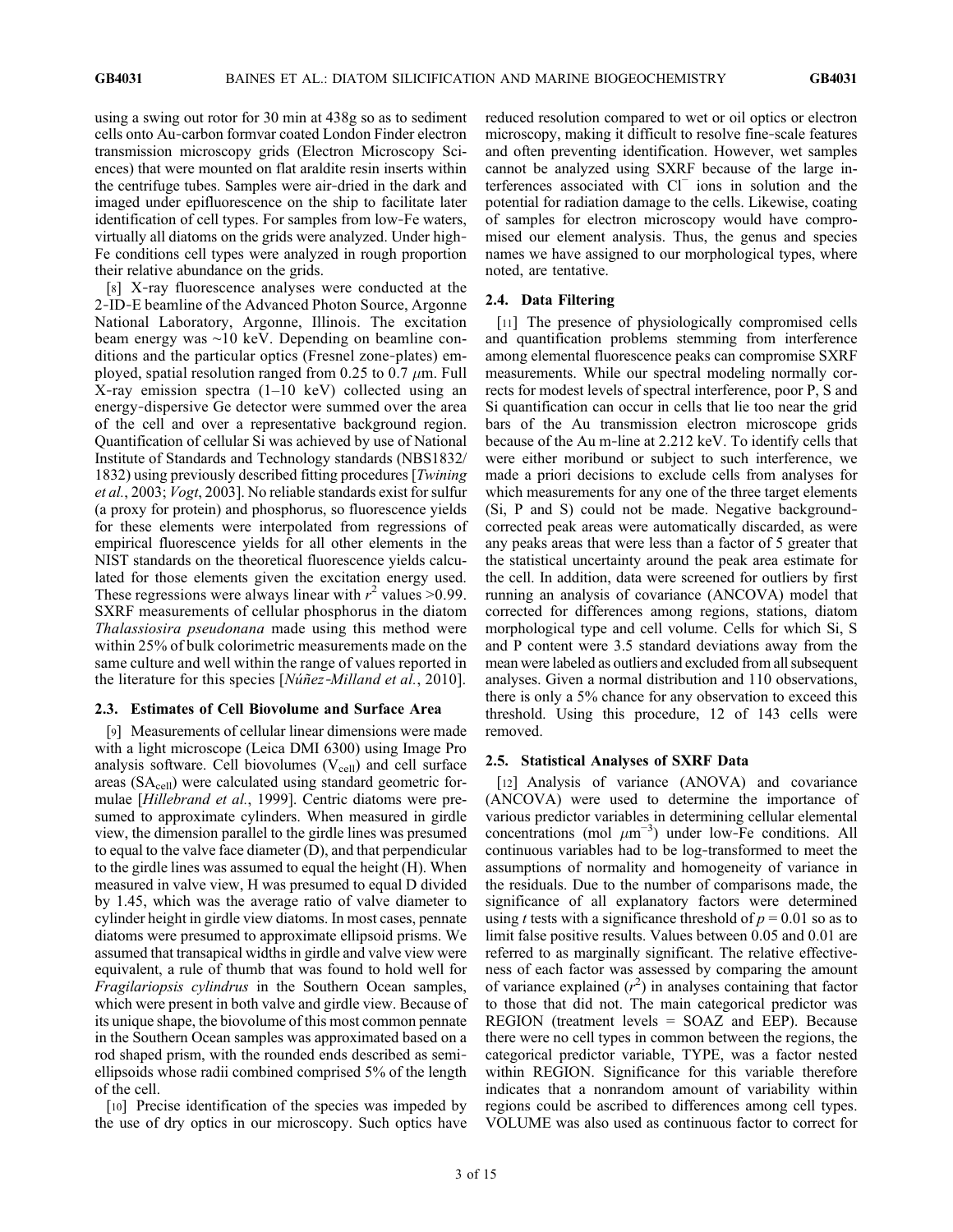| Cell Type Description     | Code           | $\boldsymbol{N}$ | Length    | Width       | Volume                     | $[Si]_{cell}$ | $[P]_{cell}$ | $[S]_{cell}$ | Si: P        | Si:S         | S: P     |
|---------------------------|----------------|------------------|-----------|-------------|----------------------------|---------------|--------------|--------------|--------------|--------------|----------|
|                           |                |                  |           |             | Eastern Equatorial Pacific |               |              |              |              |              |          |
| Chaetoceros concavicornis | c1             | 2                | 14.4(1)   | 6.5         | 479 (32)                   | 0.38(0.1)     | 28 (1.4)     | 38 (14)      | 13.5(1.7)    | 11.2(3.3)    | 1.4(0.5) |
| Thalassiosira sp.         | c2             | 3(2)             | 5.1(1.1)  | 3.5(0.5)    | 55 (21)                    | 3.36(1.2)     | 105(25)      | 173 (68)     | 36.8(7.3)    | 21.1(4.4)    | 1.7(0.7) |
| Large centric             | c3             |                  | 11.9      | 10.9        | 1110                       | 0.72          | 22           | 18           | 33.1         | 40.5         | 0.8      |
| Chaetoceros sp.           | c4             |                  | 6.7       | 4.8         | 122                        | 1.4           | 51           | 119          | 27.5         | 11.7         | 2.4      |
| Nitzschia bicapitata      | pl             | 8(7)             | 8.2(0.6)  | 3.8(0.1)    | 93 (10)                    | 1.65(0.1)     | 54 (10)      | 66 (8)       | 37.5(5.4)    | 27.6(3.5)    | 1.5(0.2) |
| Nitzschia sp.             | p2             | 2                | 45.6(4.2) | 8.2(4.7)    | 3461 (3051)                | 0.61(0.4)     | 9(4)         | 33(23)       | 60.1(22.9)   | 18(0.7)      | 3.3(1.1) |
| Pseudo-nitzschia sp1      | p3             | 44 (38)          | 23.6(0.7) | 2.3(0.1)    | 102(8)                     | 0.66(0.1)     | 33(4)        | 71 (11)      | 20.2(1.2)    | 11.4(0.8)    | 2.2(0.3) |
| Pseudo-nitzschia sp2      | p4             | 30(27)           | 10.6(0.3) | 2.4(0.1)    | 47(3)                      | 0.64(0.1)     | 44 (5)       | 59 $(4)$     | 15.6(1.6)    | 11.6(0.8)    | 1.5(0.2) |
| Thin pennate              | p5             |                  | 41.7      | 2.4         | 184                        | 0.51          | 12           | 4            | 43.2         | 125.1        | 0.3      |
| Thin pennate              | p9             | 1(0)             | 58.1      | 1.4         | 91                         | 1.78          |              | 98           |              | 18.2         |          |
| Robust pennate            | p10            | 1(0)             | 25        | 4.9         | 467                        | 2.34          |              | 47           |              | 50.3         |          |
|                           |                |                  |           |             | Southern Ocean             |               |              |              |              |              |          |
| Medium centric            | c1             | 7(6)             | 7.2(0.6)  | 5.1(0.4)    | 229 (58)                   | 2.31(0.27)    | 56 (5)       | 70 (6)       | 41.2(8.2)    | 34.1(4.7)    | 1.3(0.1) |
| Large centric             | c2             | 2                | 14.4(2.3) | 12.4(4)     | 1539 (1059)                | 15.45(5.05)   | 132 (56)     | 104 (52)     | 122.9 (14.1) | 166.5 (35.2) | 0.8(0.1) |
| Small centric             | c3             | 11               | 5.4(0.3)  | 4.1(0.3)    | 104(18)                    | 1.9(0.08)     | 69(9)        | 85 (14)      | 33.7(5)      | 29(4.6)      | 1.2(0.1) |
| Large dark centric        | c <sub>5</sub> | 3                | 11.5(1.9) | 8.9(1.3)    | 994 (507)                  | 4.48(2.18)    | 134 (64)     | 138 (62)     | 29.4 (10.3)  | 26 (6.8)     | 1.1(0.1) |
| Chaetoceros sp.           | c6             | 1                | 8.5       | 4.4         | 247                        | 2.79          | 9            | 14           | 670.9        | 467.9        | 1.4      |
| Fragilariopsis cylindrus  | p1             | 21               | 22.5(0.9) | 9.7(0.4)    | 2174 (227)                 | 4.12(0.27)    | 119 (22)     | 78 (5)       | 53.2(7.1)    | 54.9(3.5)    | 0.9(0.1) |
| Navicula sp.              | p2             | 1                | 59.8      | 8.8         | 3607                       | 2.8           | 57           | 52           | 49.3         | 53.8         | 0.9      |
| Small ovoid pennate       | p3             | 2                | 8.1(0.7)  | 4.6 $(0.1)$ | 137(15)                    | 1.54(0.05)    | 75 (6)       | 112(2)       | 20.5(1.1)    | 13.8(0.2)    | 1.5(0.1) |
| Small rectangular pennate | p4             | 3(2)             | 8.7(0.5)  | 4.7(0.4)    | 151 (27)                   | 4.07(0.93)    | 57 (14)      | 88 (5)       | 94.7 (38.9)  | 48 (13.5)    | 1.5(0.3) |

Table 1. Mean Cell Dimensions and Elemental Content of Diatom Morphological Types From the Two Regions<sup>a</sup>

<sup>a</sup>Cell type descriptions are provisional taxonomic designations (in italics) or morphological descriptions. IDs beginning with the letter "c" are centric diatoms while those beginning with the letter "p" are pennates. Averages include cells collected from low-Fe conditions in the EEP and SOAZ, and high-Fe conditions in the SOAZ. Length and width are in  $\mu$ m, and volume is in  $\mu$ m<sup>3</sup>. Cellular concentrations of Si ([Si]<sub>cell</sub>) are in mol L<sup>-1</sup>, while cellular concentrations of P ( $[P]_{cell}$ ) and S ( $[S]_{cell}$ ) are in mmol L<sup>-1</sup>. Elemental ratios are mol mol<sup>-1</sup>. Values in parentheses are standard errors the difference between observations when only two representatives for a morphological type were measured. N is the number of cells used to calculate means, with values in parentheses being the number used for P related variables. Fewer cells were used for the latter cases because of poor quantification during the December 2005 SXRF run.

effects of cell size on cellular elemental concentrations. We tested for significance of the interactions between VOL-UME and REGION to determine if the relationship between cellular composition and VOLUME were the same between the two regions. Region‐specific analyses were also conducted to determine if the variance explained by different factors varied among regions.

[13] To estimate effects of Fe on cellular composition in the SOAZ, we also analyzed data taken before and after Fe addition during SOFEX. There were three levels of Fe exposure: Low Fe, High Fe‐1 (after first Fe addition), and High Fe‐2 (after second Fe addition). The effect of Fe on cellular composition in the EEP was assessed determining if dissolved Fe concentrations (averaged over 0–60 m, the typical depth of the mixed layer) were correlated to cellular S, P and Si concentrations after correcting for cell type and volume effects. Cellular Si, P and S concentrations were also compared between control, +Si (20 nmol  $L^{-1}$ ) and +Fe  $(2 \text{ nmol}^{\text{-}1})$  treatments in the 4–5 d deckboard microcosm experiments [Baines et al., 2010; Brzezinski et al., 2010]. Response to silicic acid and Fe addition were tested using paired  $t$  tests among treatments within an experiment. Data from time points which experienced nutrient depletion were excluded.

# 2.6. Nutrient Use Ratios in the EEP

[14] We estimated diatom nutrient use ratios in the EEP from changes in concentrations of phosphate, nitrate and silicic acid within the deckboard experiments. This approach was justified by two lines of evidence indicating that diatoms were primarily responsible for increases in biomass within the experiments [*Brzezinski et al.*, 2010]. First, exposure to better light conditions resulted in significant increases in chlorophyll over the first 48 h in all treatments except those to which Ge, a known inhibitor of diatom silica production, was added. Second, microscopy revealed that significant differences in biovolume among experimental treatments were only observed for diatoms [Brzezinski et al., 2010]. The depletion ratios were determined by dividing the range of concentrations observed for one nutrient over that of another, as this approach is robust to transient initial increases due to death and decomposition of cyanobacteria that were inhibited by the high‐light environment of the microcosms. We excluded observations for which silicic acid and nitrate + nitrite were <0.1  $\mu$ mol L<sup>-1</sup>, or phosphate was <0.05  $\mu$ mol L<sup>-1</sup> to limit effects of lowered nutrient levels on nutrient uptake.

#### 3. Results

# 3.1. Summary of Analyzed Cells

[15] A total of 51 diatoms representing 9 morphological types were from the SOAZ, with 18 of these being collected from low‐Fe sites (Table 1). These cells were evenly divided between pennates (24 individuals, 4 types) and centrics (27 individuals, 5 types). Another 93 diatoms representing 11 types are from the two EEP cruises, with pennates comprising the vast majority of cells (88 individuals, 7 types) and centrics a small minority (7 individuals, 3 types). In both regions, only 3 morphological types were represented by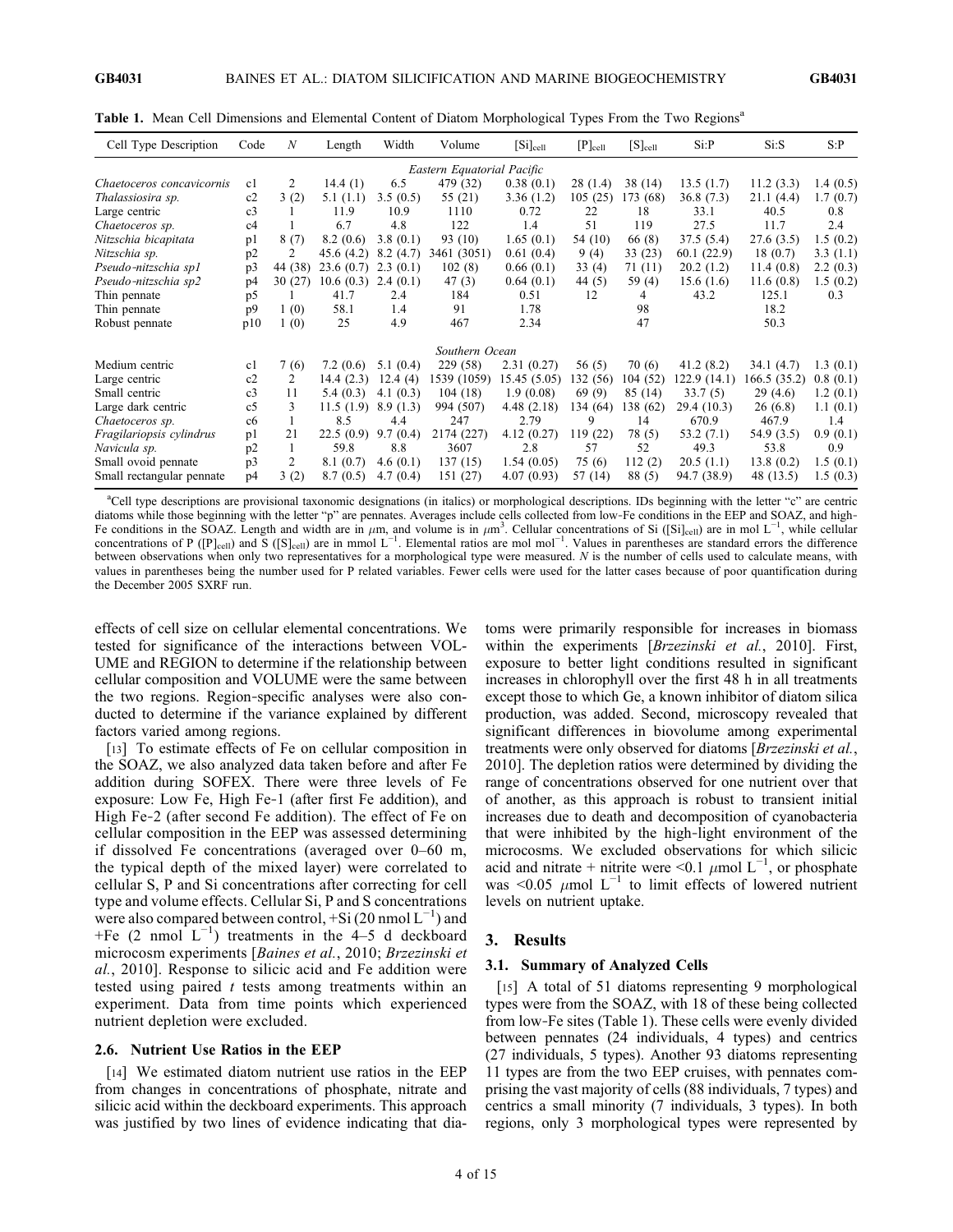

Figure 1. Differential interference contrast micrographs and false color maps of Si X-ray fluorescence for the three most common diatom taxa from the (left) eastern equatorial Pacific (EEP) and (right) Southern Ocean–Antarctic Zone (SOAZ). The fluorescence scale and linear dimensions are the same for all images to emphasize differences in size and Si content among taxa.

more than 3 individuals. In the SOAZ, the main pennate was Fragilariopsis cylindrus (SOAZ‐p1), while the two centric diatoms (SOAZ‐c1 and SOAZ‐c3) were unidentified but probably were members of the genus Thalassiosira (Figure 1). In the EEP, the two most common pennate diatoms belong to the genus Pseudo-nitzschia (EEP-p3 and EEP-p4) while the third smaller pennate diatom was identified tentatively as Nitzschia bicapitata (EEP-p1). The two Pseudo-nitzschia dominated the  $10-40\mu$ m size fraction in this region [*Taylor et* al., 2010]. Because of their high growth rates, diatoms comprising this size fraction accounted for 60–100% of the biogenic silica production in the region [Krause et al., 2010b]. Cells from the EEP were on average smaller in terms of biovolume, averaging 178  $\mu$ m<sup>3</sup>, while cells from the SOAZ averaged 1158  $\mu$ m<sup>3</sup> (Table 2). While the greatest axial dimension was almost the same in the two regions, the aspect ratio of diatoms in the EEP was more than a factor of 3.5 greater than that of the SOAZ diatoms, and the ratio of surface area: volume of EEP diatoms was more than twice that of diatoms from the SOAZ.

# 3.2. Regional Differences in Elemental Contents

[16] Diatoms collected from the SOAZ prior to Fe addition were nearly a factor of 6 more silicified than those in the EEP (Table 2). Because the ratio of surface area:volume of EEP diatoms was 3.5‐fold larger than in the SOAZ, the difference between regions is ∼20‐fold if Si content is normalized to cell surface area. The difference between regions alone explains 52% of the variance in cellular silicification (Table 3). Cellular P concentrations in diatoms from the SOAZ were double those in diatoms from the EEP (Table 2), accounting for 21% of the variance in cellular P concentrations under low‐Fe conditions (Table 3). Cellular S concentrations were only 30% higher in the SOAZ (Table 2), a difference that was only marginally significant ( $p = 0.02$ ,  $t$  test) and which explained less than  $5\%$  of the variance

Table 2. Summary of Average Dimensions ( $\mu$ m), Volumes ( $\mu$ m<sup>3</sup>), and Elemental Concentrations for All Diatom Cells Collected in the Eastern Equatorial Pacific and the Southern Ocean-Antarctic Zone<sup>a</sup>

|                 |           |        |       |        |                  | $[C]_{cell}^*$ |           |                  | $[Si]_{cell}$ |           |                  | $[P]_{\rm cell}$ |           |    | $[S]_{cell}$ |           |
|-----------------|-----------|--------|-------|--------|------------------|----------------|-----------|------------------|---------------|-----------|------------------|------------------|-----------|----|--------------|-----------|
| Region          | Fe Level  | Length | Width | Volume | $\boldsymbol{n}$ | Mean           | <b>SE</b> | $\boldsymbol{n}$ | Mean          | <b>SE</b> | $\boldsymbol{n}$ | Mean             | <b>SE</b> | n  | Mean         | <b>SE</b> |
| <b>EEP 2004</b> | Low Fe    | 16.4   | 2.7   | 96     | 59               | 10.7           | 0.2       | 59               | 0.7           | 0.06      | 57               | 40               | 3.3       | 59 | 54           | 4         |
| <b>EEP 2005</b> | Low Fe    | 20.8   | 3.2   | 323    | 34               | 10.2           | 0.3       | 34               | 0.9           | 0.18      | 24               | 38               | 6.9       | 34 | 81           | 11        |
| EEP All         | Low Fe    | 18.1   | 2.8   | 178    | 93               | 10.5           | 0.2       | 93               | 0.8           | 0.08      | 81               | 40               | 3.0       | 93 | 64           |           |
| <b>SOAZ</b>     | Low Fe    | 17.4   | 8.0   | 1246   | 19               | 7.1            | 0.4       | 19               | 4.9           | 1.0       | 18               | 82               |           | 19 | 82           | 6         |
| SOAZ            | High Fe-1 | 12.3   | 6.4   | 852    | 15               | 8.4            | 0.6       | 15               | 2.2           | 0.2       | 14               | 58               | 10        | 15 | 63           | 6         |
| SOAZ            | High Fe-2 | 14.3   | 7.3   | 328    | 16               | 7.6            | 0.6       |                  | 3.5           | 0.4       |                  | 136              | 26        | 17 | 102          | 13        |

<sup>a</sup>Carbon concentrations, [C]<sub>cell</sub>\*, are estimated from cell volume based on equations found in the work of Menden-Deuer and Lessard [2000]. [P]<sub>cell</sub> and [S]<sub>cell</sub> are given in mmol (liter cell volume)<sup>-1</sup> while [Si]<sub>cell</sub> and [C]<sub>cell</sub>\* concentrations are given in mol (liter cell volume)<sup>-1</sup>. "Low Fe" in the SOAZ represents diatoms collected from a patch prior to a mesoscale Fe fertilization and an adjacent unmanipulated patch sampled after the Fe fertilization. High Fe-1 and High Fe-2 refer to samples collected 3 days after the first and second Fe additions, respectively. Abbreviations are as follows: n, number of observations; SE, standard error.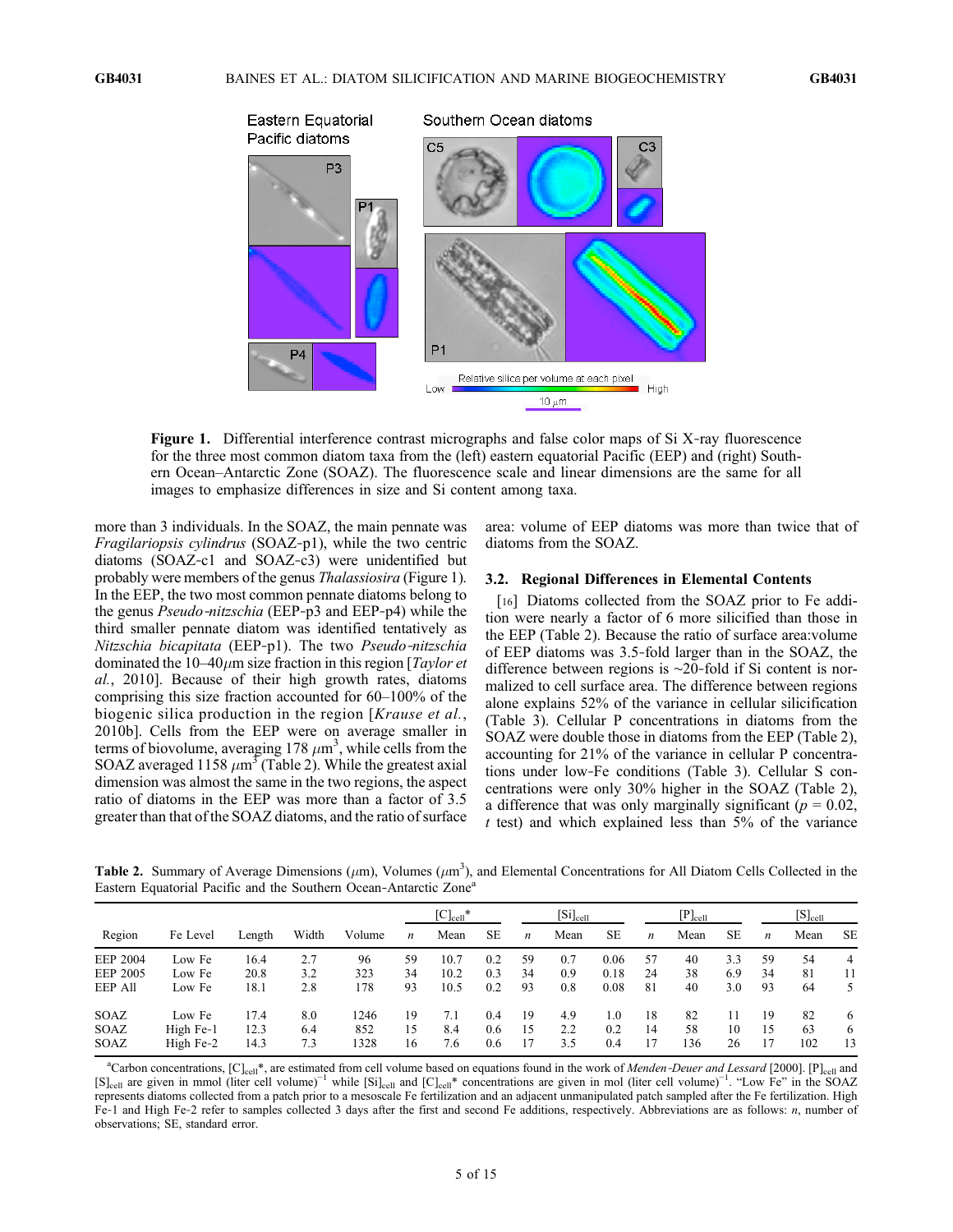|                                                         | [Si]  |                                           | $[{\rm P}]$ |                                      | [S]   |                                      | Si:P           |                                  | Si:S  |                                  | S: P  |                              |
|---------------------------------------------------------|-------|-------------------------------------------|-------------|--------------------------------------|-------|--------------------------------------|----------------|----------------------------------|-------|----------------------------------|-------|------------------------------|
| Variables                                               | $r^2$ | $\boldsymbol{p}$                          | $r^2$       | $\boldsymbol{p}$                     | $r^2$ | $\boldsymbol{p}$                     | r <sup>2</sup> | $\boldsymbol{p}$                 | $r^2$ | $\boldsymbol{p}$                 | $r^2$ | $\boldsymbol{p}$             |
| Region                                                  | 0.52  | < 0.0001                                  | 0.21        | < 0.0001                             | 0.05  | 0.02                                 | 0.39           | < 0.0001                         | 0.43  | < 0.0001                         | 0.08  | 0.004                        |
| Region<br>Cell type                                     | 0.83  | < 0.0001<br>< 0.0001                      | 0.47        | < 0.0001<br>0.001                    | 0.43  | 0.06<br>< 0.0001                     | 0.68           | < 0.0001<br>< 0.0001             | 0.75  | < 0.0001<br>< 0.0001             | 0.31  | 0.50<br>0.03                 |
| Region<br>Volume                                        | 0.53  | < 0.0001<br>0.04                          | 0.37        | < 0.0001<br>< 0.0001                 | 0.22  | < 0.0001<br>< 0.0001                 | 0.44           | 0.0003<br>0.002                  | 0.46  | < 0.0001<br>0.007                | 0.08  | 0.05<br>0.80                 |
| Region<br>Volume<br>Region $\times$ volume              | 0.57  | < 0.0001<br>0.507<br>0.003                | 0.46        | < 0.0001<br>0.0006<br>0.0002         | 0.26  | 0.01<br>0.0003<br>0.03               | 0.44           | 0.003<br>0.006<br>0.83           | 0.47  | 0.001<br>0.004<br>0.31           | 0.11  | 0.51<br>0.42<br>0.14         |
| Region<br>Cell type<br>Volume                           | 0.94  | < 0.0001<br>< 0.0001<br>< 0.0001          | 0.66        | < 0.0001<br>< 0.0001<br>< 0.0001     | 0.62  | < 0.0001<br>< 0.0001<br>< 0.0001     | 0.68           | 0.0007<br>< 0.0001<br>0.97       | 0.75  | < 0.0001<br>< 0.0001<br>0.62     | 0.31  | 0.65<br>0.04<br>0.86         |
| Region<br>Cell type<br>Volume<br>Region $\times$ volume | 0.95  | < 0.0001<br>< 0.0001<br>< 0.0001<br>0.001 | 0.66        | 0.0007<br>0.0002<br>< 0.0001<br>0.67 | 0.62  | 0.04<br>< 0.0001<br>< 0.0001<br>0.56 | 0.69           | 0.79<br>< 0.0001<br>0.30<br>0.11 | 0.75  | 0.26<br>< 0.0001<br>0.63<br>0.26 | 0.31  | 0.51<br>0.07<br>0.84<br>0.61 |

Table 3. Summary Statistics for Analyses of Variance and Covariance of Cellular Elemental Composition Under Low-Fe Conditions<sup>a</sup>

a<br>All continuous variables were log-transformed to meet assumptions of homogeneity of variance and normality. Listed is the proportion of variance explained by each model and the  $p$  value each predictor in that model (in italics). If adding the last predictor to the model improves the fit of the model ( $p < 0.01$ ), the  $r^2$  is also bolded.

(Table 3). As might be expected from these patterns, cellular S:P ratios differed between regions ( $p \le 0.004$ , t test), averaging 1.2 in the SOAZ and 1.9 in the EEP across all cells. Because cellular concentrations of P and (to a lesser degree) S were all higher in the SOAZ, cellular Si:P and Si:S ratios did not differ between regions as much as did silicification. The average ratio of Si:P across all cells was a factor of ∼3 greater in the SOAZ than in the EEP, and the ratio of average Si:S across all cells was a factor of ∼4 greater (Table 4).

#### 3.3. Differences Between Morphological Types

[17] Within regions, morphological type was the most important determinant of a cell's level of silicification.

Silicification varied by a factor of 6 among morphological types in the EEP and by an order of magnitude among morphological types in the SOAZ (Table 1). Accounting for both the regional difference and differences among types explained 83% of the variance in silicification under low‐Fe conditions, compared to 52% when the regional difference alone was considered (Table 3). Taking each region separately, differences among morphological types accounted for 91% of the variance in silicification under low-Fe conditions in the SOAZ and 54% of the variance in the EEP. The average of the means for each cell type differed less among regions (by fourfold) than did the simple mean of all

Table 4. Elemental Ratios of Diatoms in the Southern Ocean–Antarctic Zone and Eastern Equatorial Pacific Estimated Using Different Approaches Under High and Low Fe<sup>a</sup>

| Region      | Fe      | Type of Data       | Source                                   | Si:P                 | Si:                    | Si:N            | Si:C            |
|-------------|---------|--------------------|------------------------------------------|----------------------|------------------------|-----------------|-----------------|
| SOAZ        | High    | <b>SXRF</b>        | this study                               | $31 \pm 6$           | $36 \pm 5$             | $2.2 \pm 0.5$   | $0.31 \pm 0.05$ |
| <b>SOAZ</b> | High    | particulate matter | Hoffmann et al. [2007]                   | 30                   |                        | 2.3             | 0.42            |
| SOAZ        | High    | nutrient depletion | Coale et al. [2004]                      |                      |                        | 2.1             |                 |
| <b>SOAZ</b> | Ambient | <b>SXRF</b>        | this study                               | $67 \pm 9$           | $62 \pm 9$             | $4.2 \pm 0.6$   | $0.6 \pm 0.08$  |
| <b>SOAZ</b> | Ambient | nutrient depletion | Brzezinski et al. [2003]                 |                      |                        | 3.75            |                 |
| <b>SOAZ</b> | Ambient | nutrient depletion | Copin-Montegut and Copin-Montegut [1978] |                      |                        | $\overline{4}$  |                 |
| <b>SOAZ</b> | Ambient | nutrient profiles  | Dunne et al. [2007] (50°S-90°S)          |                      |                        | $4.5 \pm 0.3^b$ |                 |
| EEP         | High    | <b>SXRF</b>        | this study                               | $14 \pm 2.5^{\circ}$ | $12.1 \pm 2.5^{\circ}$ | 0.76            | 0.114           |
| EEP         | High    | nutrient depletion | this study                               | $9.4 \pm 2$          |                        | $0.38 \pm 0.1$  |                 |
| EEP         | High    | nutrient depletion | Coale et al. [2004]                      |                      |                        | $\sim$ 1        |                 |
| EEP         | Ambient | <b>SXRF</b>        | this study                               | $22 \pm 1.4$         | $15 \pm 1.5$           | $1.1 \pm 0.08$  | $0.16 \pm 0.01$ |
| EEP         | Ambient | nutrient depletion | this study                               | $9.6 \pm 2$          |                        | $0.6 \pm 0.1$   |                 |
| EEP         | Ambient | nutrient profiles  | Dunne et al. [1999]                      |                      |                        | 0.75            |                 |
| EEP         | Ambient | nutrient profiles  | Dugdale and Wilkerson [1998]             |                      |                        | 0.93            |                 |

<sup>a</sup>Si:P, Si:S, Si:N and Si:C are cellular elemental ratios (mol mol<sup>-1</sup>) ± 1 std error.

<sup>b</sup>Mean of averages a total of 9 means for 5° intervals from 70°S to 55°S determined separately for the Indian, Atlantic and Pacific sectors of the Southern Ocean.

Because ratios for only one morphological type were measured in the mesocosms, the estimated ratios for the whole community are estimated by multiplying the ratios observed in field collected cells at ambient Fe by the ratio of elemental concentrations in the +Fe and control treatments of the deckboard microcosm experiments.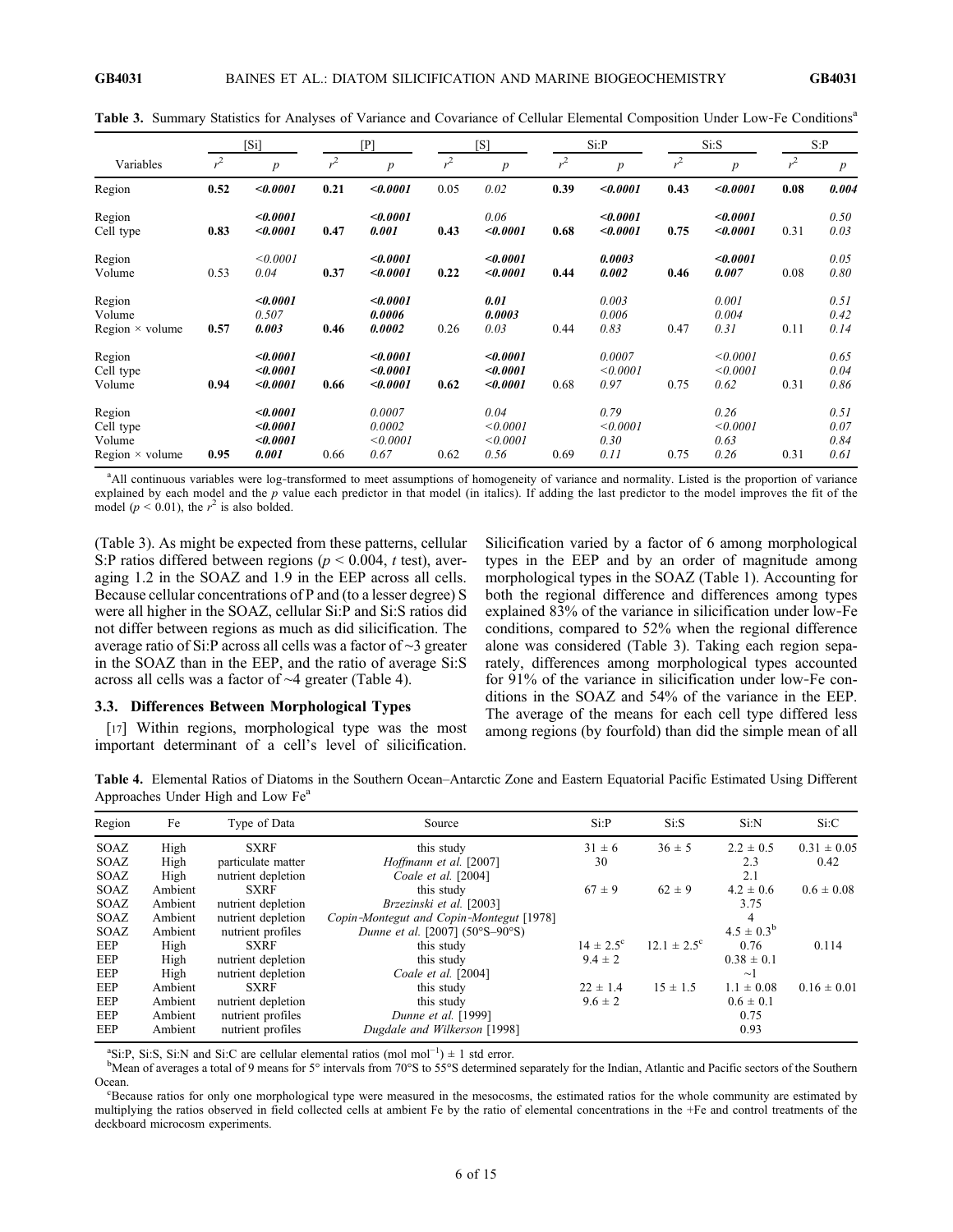

Figure 2. Effect of cell volume on silicification. In both cases the SOAZ data are in closed circles and EEP data in open circles, while solid and broken lines represent regressions for SOAZ and EEP data, respectively. (top) Averages of cell volume and cellular silicification for diatom morphological types. The size of the symbols is proportional to the number of observations for that species. (bottom) Individual observations of volume and silicification corrected for differences in average values for diatom morphological types and centered on the mean values for each region.

the cells analyzed (by sixfold). This discrepancy reflects the fact that that those cell types that were less silicified than average were more numerous in the samples from the EEP.

[18] Cellular P and S concentrations also varied over an order of magnitude among morphological types, but much of the variability was due to rare types with low cellular P and S concentrations (Table 1). When only morphological types that were represented by  $\geq$ 3 individuals were considered, cellular P and S concentrations varied by only a factor of 2 in the SOAZ, and by a factor of 2–3 in the EEP. Under low‐Fe conditions, differences in cellular P concentrations among types accounted for nearly twice as much variance (47%) as did the regional difference alone (21%,  $p = 0.001$ ,

Table 3). Regional differences in cellular S concentrations were small and only accounted for 5% of the variance in the data. In comparison, differences in cellular S concentration among morphological types accounted for almost an order of magnitude more variance (43%) than did the regional difference (5%, Table 3).

[19] Ratios of Si: P ( $p < 0.001$ ) and Si: S ( $p < 0.001$ ) varied significantly among morphological types (Table 1). In both cases, the high end of the range in ratios represents rare types with low cellular P and S. The Si:P and Si:S ratios of types represented by  $\geq$ 3 individuals varied only by a factor of 2–3 within each region, ranging in the EEP from 15.6 to 37.5 and 11.6 to 27.6, respectively, and from 29 to 95 mol mol<sup>-1</sup> and 26 to 55 mol mol<sup>-1</sup>, respectively, in the SOAZ. Differences in the molar ratio of S:P among morphological types were only marginally significant ( $p = 0.03$ ).

# 3.4. Effect of Cell Volume

[20] Cellular volume did not account for a large fraction of variance in silicification among morphological types and cannot account for the regional differences in silicification. Cell volume explained <20% of the variance in silicification among morphological types in either region (Figure 2). A simple linear regression of cell volume on silicification using all the data from low‐Fe sites accounted for only 20% of the variance in the data, compared to the 52% attributable to the regional difference (Table 3). Adding cell volume to a model that accounted for regional differences only increased the  $r^2$  from 52% to 53%, with the effect of cell volume being only marginally significant ( $p = 0.03$ , Table 3). Allowing the relationship to have different slopes in the two regions also increased the  $r^2$  marginally from 53% to 57% ( $p = 0.001$ , Table 3), but left the differences between regions highly significant ( $p < 0.0001$ ).

[21] Cell volume was much more closely related to intraspecific variation in silicification than to interspecific variation. To visualize the intraspecific pattern, we first removed the interspecific variability in the silicification and cell volume data by subtracting the corresponding cell type mean from each observation. Because no cell types were shared among regions, this calculation centered the data from both regions on the origin making it difficult to visualize differences in trends between regions. Consequently, the corresponding regional means of silicification and cell volume were added to each observation to separate the data sets in graph space. The resulting plot shows that silicification values corrected for differences among types decline sharply and significantly with similarly corrected cell volumes (Figure 2). The slope of the relationship varied significantly between regions ( $p = 0.001$ , t test for interaction between REGION and VOLUME), being steeper by a factor of three in the EEP than in the SOAZ. As a consequence cell volume accounts for more variability in silicification in the EEP than it does in the SOAZ. In the EEP, 88% of the variance under low‐Fe conditions could be accounted for by cell volume and differences among morphological types, while only 54% of the variance could be accounted for solely by differences among cell types. In the SOAZ under low‐Fe conditions, almost 97% of the variance in cellular silicification could be explained by intraspecific differences in cell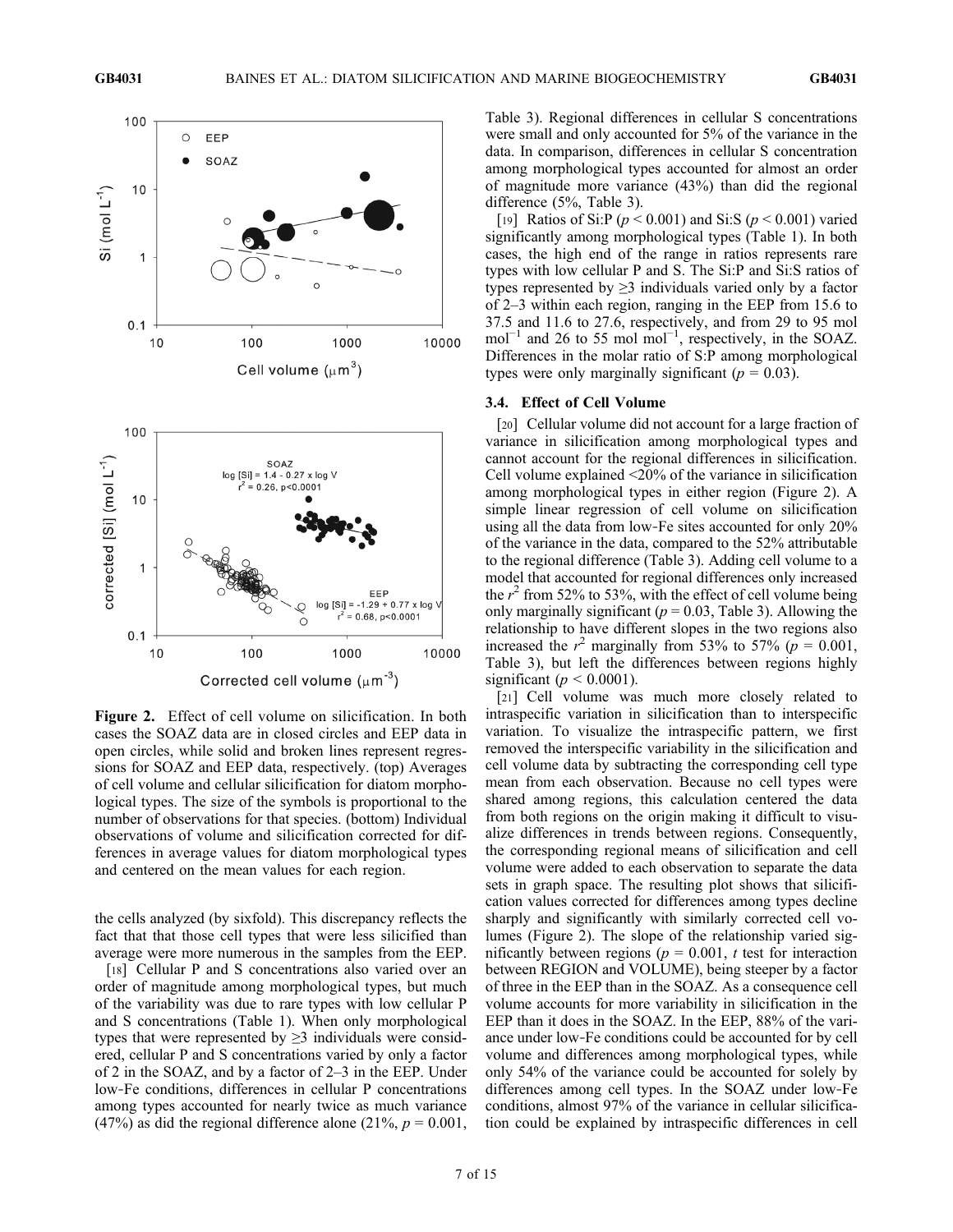

Figure 3. Effect of Fe addition on cellular elemental content of SOAZ diatoms during SOFEX: (top) silicification ([Si], gray bars), (middle) cellular concentrations of P ([P], black bars) and S ([S], white bars), and (bottom) ratios of Si:P (black bars) and Si:S (white bars). Control, the experimental patch prior to fertilization and a reference station outside the patch after fertilization; +Fe 1 (3d), samples in the experimental patch 3 days after the first Fe addition; Fe‐2 (6 d), samples in the experimental patch 6 days after the first Fe addition and 3 days after the second Fe addition. Values are detransformed least squared means determined from a one‐way ANOVA of the logarithmically transformed data that corrected for differences in relative abundance of diatom morphological types. Bars are  $\pm 1$  SE.

volume and differences in silicification among morphological types.

[22] Cellular concentrations of S and P were also strongly related to cell volume, but only after accounting for regional differences and differences among morphological types (Table 3). Models accounting for cell volume, regional differences and differences among cell types explained 66% and 62% of the variance in P and S, respectively. However, ratios of S:P, Si:P and Si:S were unrelated to cell volume (Table 3).

## 3.5. Effects of Fe

[23] Ratios of Si:P and Si:S were lower after Fe addition in both regions, but changes in cellular silicification were either transient or driven by changes in cell volume rather than cellular Si content. Silicification of diatoms in the SOAZ initially declined by ∼50% after the first Fe addition, but recovered to initial values after the second Fe addition (Figure 3). Cellular S and P concentrations increased by a factor of 2 from the beginning to the end of the experiment, causing a decline of ∼50% in cellular Si:S and Si:P. In the EEP microcosm experiments, cellular silicification declined by ∼20% after Fe addition relative to controls ( $p = 0.005$ , paired  $t$  test), while cellular  $P$  concentrations increased by  $\sim$ 30% ( $p = 0.03$ , paired t test) and cellular S concentrations remained unchanged. Given the aforementioned negative relationship between cell volume and cellular silicification in the EEP (Figure 2), the decline in silicification after Fe addition was expected because cell volume increased after Fe addition (Figure 4) [Baines et al., 2010]. In contrast, cellular P and S concentrations after Fe addition were always greater than predicted by changes in cell volume, although variability among experiments made the increase in S insignificant. It is possible that the observed changes in cellular elemental concentration could reflect represent a shift in abundance among cryptic species contained within our morphological type designations. However, such a mechanism would only reinforce our interpretation of the results: that is, that physiological responses of silicification to Fe addition are small compared to differences among species.

[24] Analyses of field data agreed with the results from the experiments. Cellular silicification was not related to dissolved Fe in the upper mixed layer  $(0 - 60 \text{ m})$  in the EEP, and the slope was positive rather than negative (Table 5). However, cellular S ( $p < 0.0001$ ) and cellular Si:S ( $p = 0.005$ ) were significantly related to mixed layer dissolved Fe. The relationship between dissolved Fe and cellular P concentration was positive but insignificant. Cellular P concentrations were significantly related to both ambient phosphate concentrations ( $p = 0.006$ ) and cellular S ( $p \le 0.0001$ ) in bivariate regressions. Because phosphate concentrations were negatively correlated with dissolved Fe in the EEP, the effect of phosphate on cellular P may have masked any effect of dissolved Fe on cellular P.

# 3.6. Effects of Silicic Acid

[25] Physiological responses to silicic acid could not explain why EEP diatoms exposed to relatively low silicic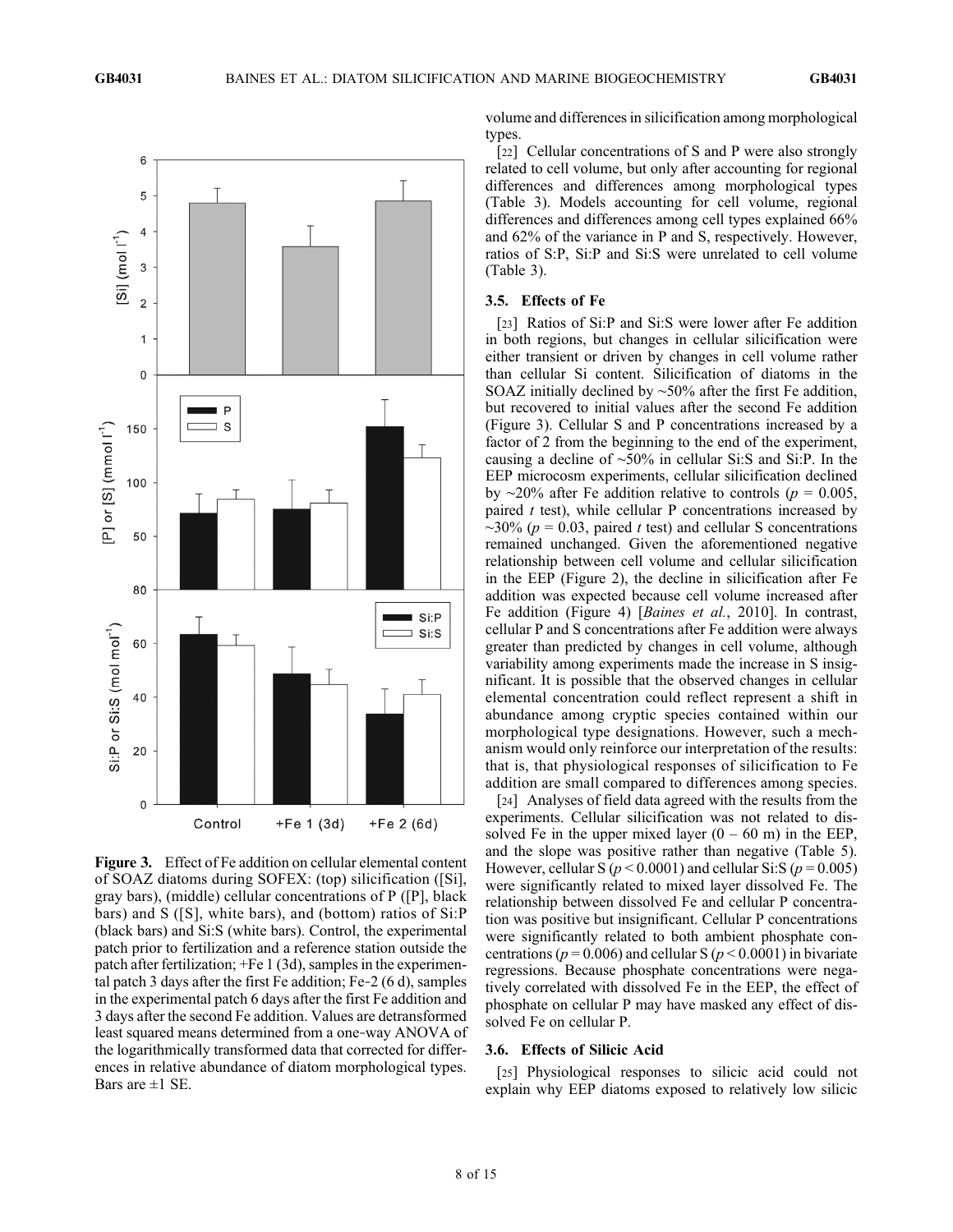

Figure 4. Effect of Fe and silicic acid additions on cellular elemental content of the diatom *Pseudo*nitzschia sp (taxon is p1 in Figure 3) in three deckboard experiments during December 2004 and September 2005: (top left) cell volume, (top right) silicification ([Si]), cellular concentrations of (middle right) P ([P]) and (bottom right) S ([S]), and (bottom) ratios of Si:P and Si:S. Black bars are average of the three experiments  $\pm 1$  SE. Open bars are the predictions based on the dependency of [Si], [P], and [S] on cell volume within diatom morphological types. Treatments: ambient nutrients (control), 2 nmol  $L^{-1}$  Fe addition (+Fe), and 20  $\mu$ mol L<sup>-1</sup> silicic acid addition (+Si).

acid concentrations were less silicified than SOAZ diatoms, whose uptake of silicic acid was saturated under ambient conditions. In two of three microcosm experiments, additions of silicic acid resulted in up to 50% increases in cellular Si content of the dominant diatom species [Baines et al., 2010]. However, changes to cellular silicification actually declined on average across the experiments, largely because cell volume also increased after addition of silicic acid (Figure 4). At the whole community scale, silicification could not be related to surface silicic acid concentrations ( $p = 0.44$ ). However, these concentrations varied only by a factor of three over the sampled portion of the EEP [Krause et al., 2010a]. Additions of silicic acid had no effect on cellular S and P concentrations or content beyond that predicted by the change in cell volume.

Table 5. Regression Results for Predictions of Cellular Concentrations (mol  $\mu$ m<sup>-3</sup>) of P ([P]<sub>cell</sub>) and S ([S]<sub>cell</sub>) in Diatoms Collected From the EEP<sup>a</sup>

| Response Variable               | Equation                                                                                                 | Parameter p Values                            |      |
|---------------------------------|----------------------------------------------------------------------------------------------------------|-----------------------------------------------|------|
| $log[S_i]_{cell}$               | + $\mu_{\text{type}}$ ; +log(volume) × -0.79 ± 0.06; +log([Fe] <sub>aq</sub> ) × 0.01 ± 0.05             | $\leq 0.0001$ ; $\leq 0.0001$ ; $\leq 0.06$   | 0.87 |
| $log[S]_{cell}$                 | + $\mu_{\text{type}}$ ; +log(volume) × -0.73 ± 0.08; +log([Fe] <sub>aq</sub> ) × 0.39 ± 0.07             | $\leq 0.0001$ ; $\leq 0.0001$ ; $\leq 0.0001$ | 0.77 |
| log[ <b>P</b> ] <sub>cell</sub> | + $\mu_{\text{type}}$ ; +log(volume) × -0.7 ± 0.12; +log ([Fe] <sub>aq</sub> ) × 0.11 ± 0.1              | $0.0006$ ; < $0.0001$ ; 0.3                   | 0.58 |
| $log[P]_{cell}$                 | + $\mu_{\text{type}}$ ; +log([S] <sub>cell</sub> ) × 0.84 ± 0.08; +log([PO <sub>4</sub> ]) × 0.64 ± 0.22 | $0.003$ ; < $0.0001$ ; 0.006                  | 0.76 |

<sup>a</sup>Predictors include morphological type ( $\mu_{\text{type}}$ ) and cell volume ( $\mu$ m<sup>-3</sup>), as well as mixed layer average concentrations of dissolved Fe ([Fe]<sub>aq</sub>, nmol L<sup>-1</sup>) and phosphate ([PO<sub>4</sub>],  $\mu$ mol L<sup>−</sup> ).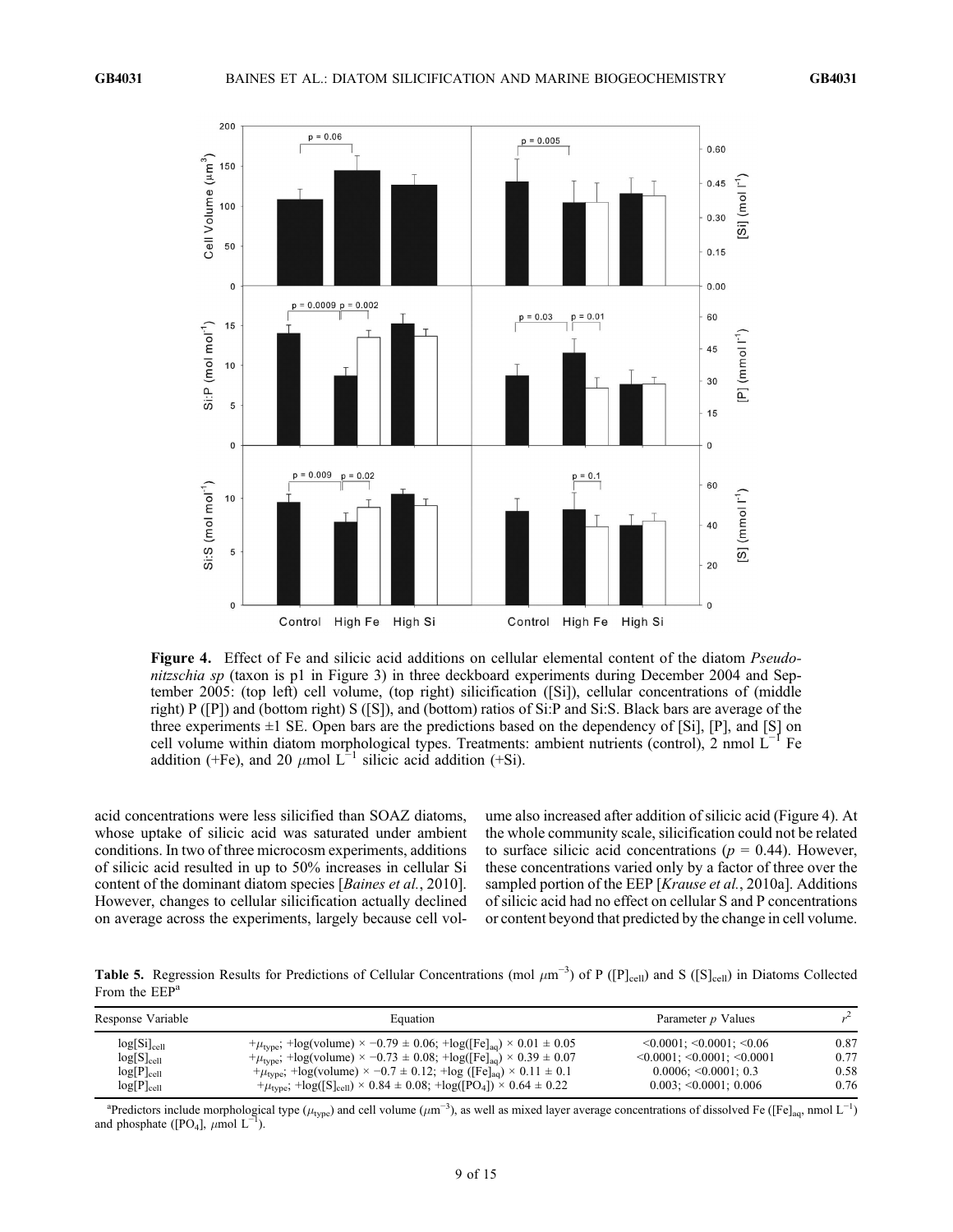

Figure 5. Differences between diatoms collected from the Southern Ocean and the eastern equatorial Pacific. The values for cultured cells are from (top left) *Conley et al.* [1989] and (bottom left) Brzezinski [1985]. Boxes enclose the 25th and 75th percentiles, the whiskers indicate the 10th and 90th percentiles, and closed circles are data lying outside the latter. The thin lines in the boxes are the median values and the thick lines are the mean values.

While ratios of Si:P and Si:S were consistently higher after silicic acid addition, the differences were not significant.

# 4. Discussion

[26] Silicification is a trait that is intrinsically linked to the unique role that diatoms play in the ocean due to its effects on density and composition of sinking particles. Our SXRF measurements show the diatom communities in two important Fe‐limited regions of the ocean differ by a factor of six in their silicification. This difference is less indicative of poor silicification in the EEP diatoms than of high silicification in the SOAZ diatoms. The average Si content of diatom cells from the EEP was 50% higher than that predicted from biovolume using extant relationships [Conley et al., 1989]. However, the average SOAZ diatom under Fe limitation was a factor of  $11.3 \pm 2.2$  more silicified than cultured diatoms grown under nutrient replete conditions (Figure 5). In fact, the level of silicification observed for the SOAZ diatoms is more typical of cultured freshwater diatoms, which are on average an order of magnitude more silicified than cultured marine species [Conley et al., 1989]. This finding underscores the importance of assessing field‐collected phytoplankton contents rather than extrapolating from the mean composition of laboratory cultures.

[27] Ratios of Si to two proxies of organic matter (S and P) differed less between regions than did silicification. This pattern resulted from higher cellular concentrations of P and, to a lesser extent, S in the SOAZ than in the EEP. Differences in S and P content are not due to differences in cell size between regions as regressions of C on biovolume predict that concentrations of cellular C should be 48% greater in the EEP than in the SOAZ (Table 2). The difference in P and S content could also not be attributed to higher Fe stress in the EEP, as proportional increases in cellular S and P concentrations after Fe addition were greater in the SOAZ than the EEP [Baines et al., 2010; Twining et al., 2004]. Higher cellular P concentrations in the SOAZ diatoms may have resulted in part from the fourfold higher phosphate concentrations there. Consistent with this hypothesis, cellular S:P ratios were lower in the SOAZ diatoms compared to those from the EEP (Table 4), and cellular P concentrations in the EEP were positively correlated with ambient phosphate concentrations (Table 5). However, the regional difference in cellular S content, the strong correlation of cellular P to cellular S, and response of cellular P to Fe addition suggest that much of the difference in cellular P was linked to a difference in organic matter content of the cells.

## 4.1. Comparisons to Other Data

[28] It is possible that we did not adequately characterize the communities we sampled due to inherent biases, or that the communities we sampled were not broadly representative of their respective regions. It is worth noting, therefore, that the cellular Si:P and Si:S ratios that we measure using SXRF are consistent with observed regional variations in the composition of particulate matter and changes in nutrient concentrations over time and depth (Table 4). In the SOAZ, for example, ratios of cellular Si:P approached 30 as diatoms came to dominate the plankton during one mesoscale Fe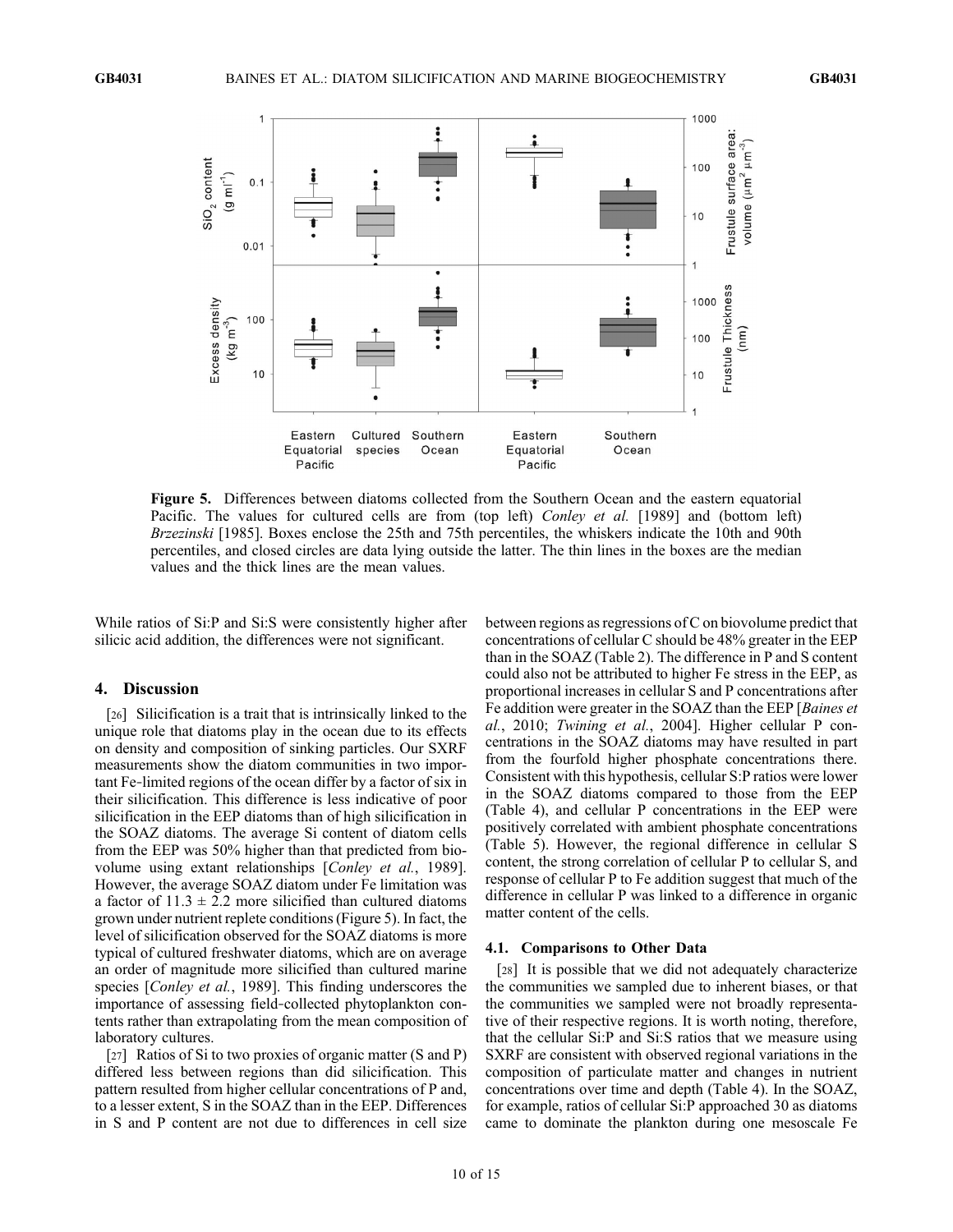addition [Hoffmann et al., 2007], this value is similar to the Si:P ratio measured here after Fe addition (Table 4). Si:N use ratios after the SOFEX mesoscale Fe addition averaged 2.1 [Coale et al., 2004], similar to the average ratio of 2.4 estimated for diatoms after Fe addition based on our SXRF data and assuming Redfield N:P stoichiometry (Table 4). Si: N ratios in Southern Ocean particulate matter when diatoms were dominant [Copin-Montegut and Copin-Montegut, 1978] and seasonal Si:N drawdown ratios [Brzezinski et al., 2003] both average 4:1, similar to our estimate of cellular Si:N under low Fe. Likewise, ratios of net nitrate and silicic acid uptake that were determined from depth profiles in the Southern Ocean at latitudes between 55°S–70°S generally average 4.5 and range from 3 to 5.6 over all sectors of the Southern Ocean [Dunne et al., 2007]. These nutrient use ratios have been attributed to more efficient recycling of organic nitrogen relative to silica [Brzezinski et al., 2003] and to the effects of Fe limitation on diatom silicification and Si:N ratios [Dunne et al., 2007; Sarmiento et al., 2004]. While these factors must contribute to some extent, our data suggest that the high Si:N of the SOAZ diatoms must also play a role, and perhaps a dominant one.

[29] Because diatoms are rarer in the EEP, it is more difficult to make sensible comparisons between the SXRF measurements and field data on particulate matter and nutrients concentrations in this region. However, nutrient profiles and depletion of silicic acid and nitrate during mesoscale Fe additions suggest a much lower Si:N uptake ratio than exists in the SOAZ, in accordance with our findings (Table 4). During periods of rapid upwelling and high nitrate concentrations, diatoms appear to dominate export flux and new production [Dunne et al., 1999]. Under these conditions silicic acid and nitrate are depleted at a ratio of 0.75–1.0 from upwelled waters by new production [Dugdale and Wilkerson, 1998; Dunne et al., 1999]. Simultaneously measured ratios of Si and N in trap material near the equator (2°S to 2°N) are generally near 1, getting as high as 1.3 [Dunne et al., 1999]. Likewise, as pennate diatoms similar to those measured here grew in response to Fe fertilization during IronEx II [Landry et al., 2000], silicic acid and nitrate were depleted at a 1:1 ratio [*Coale et al.*, 1996]. Our measurements of cellular Si:P and Si:S in diatoms growing under low‐Fe conditions suggest a Si:N ratio of nearly 1:1, in agreement with these field estimates (Table 4). Community nutrient use ratios in deckboard experiments, in which diatoms were primarily responsible for the increase in biomass in both controls and treatments [*Brzezinski et al.*, 2010], suggest slightly lower S:P and Si:N ratios under low‐Fe conditions than estimated with SXRF (Table 4). A contribution of nondiatoms to the increase in biomass within the controls would tend to skew the Si:P and Si:N use ratios toward values lower than predicted by the measured Si:P in diatoms, as happens under field conditions [Dunne et al., 1999]. Indeed, there was sometimes a measurable increase in chlorophyll in microcosms to which only Ge was added to inhibit diatom growth [*Brzezinski et al.*, 2010], indicating that nondiatoms also contributed to nutrient use in the controls. Uptake ratios in +Fe treatments, where diatoms dominated the response, were more similar to SXRF estimates (Table 4). While dissolved ammonia did not change substantially over the course of the experiments [Brzezinski

et al., 2010], assimilated nitrate may have been excreted as dissolved organic nitrogen, which was not assessed in these experiments. Such excretion can cause depletion ratios to underestimate measured cellular elemental composition. This mechanism has been used to explain similar overestimation of cellular N content via nitrate depletion in culture studies [Marchetti and Harrison, 2007].

# 4.2. Biogeochemical Implications of Differences in Silicification

[30] Silicification affects cell density, which in turn influences the sinking rate of aggregates and fecal pellets containing diatom cells or their remains. The cell‐specific measurements of elemental content present a unique opportunity to assess the degree to which variability in silicification of diatoms can influence sinking rates of particles. We used the SXRF results and data obtained through microscopy to estimate the mass of three cellular fractions with distinct densities–the frustule, the cytoplasm and the vacuole–the sum of which was then divided by cell volume to get cell density (see Text S1 for details).<sup>1</sup> Mass of the frustule was determined by multiplying the SXRF measurement of cellular Si (mole cell<sup>-1</sup>) by the hydrated molecular weight of opaline silica, which is assumed to be constant at ~67 g mol<sup>-1</sup> [*Mortlock and Froelich*, 1989]. For the cytoplasm mass, cellular carbon was first estimated from cellular S and P by assuming molar C:S and C:P ratios of 99 and 106 [Twining et al., 2004], respectively, and the two estimates were averaged. We then assumed that C was 45% of the cell's dry mass [Parsons et al., 1961] and that the ratio of wet mass to dry mass of cytoplasm was 3:1 as inferred from equations of Menden-Deuer and Lessard [2000] (see Text S1). To determine mass of the vacuole, the vacuole volume was determined by first calculating the frustules and cytoplasm volumes from their mass assuming densities of 2.15 g mL<sup>-1</sup> [Cummins, 1960] and 1.05 g mL<sup>-1</sup> [Reynolds, 2006], respectively, and then subtracting these volumes from the total cell volume. The mass of the vacuole was calculated assuming that its density was equivalent to that of the surrounding seawater at ambient temperature and salinity. Sensitivity analyses indicate that regional differences in excess density are robust to a wide range in variation in the assumed parameters, but very sensitive to cellular Si content (see Text S1).

[31] Our calculations suggest that the regional differences in silicification are likely to have substantial implications for particle sinking rates. Silica constitutes 34% of cellular wet mass in Fe limited SOAZ diatoms compared to 5.4% of the cellular wet mass of EEP diatoms. This sixfold difference in silica content caused the excess density (i.e., the difference between the density of the cell and that of the ambient water) to be larger by a factor of ∼5 for Fe-limited diatoms from the SOAZ than for Fe‐limited EEP diatoms (Figure 5). The excess density of empty frustules that are devoid of cytoplasm is estimated to differ by more than a factor of 7 between regions. Excess density of individual diatoms is imparted to the larger, faster sinking aggregates and fecal pellets that are the main vectors for the downward transport

<sup>&</sup>lt;sup>1</sup>Auxiliary materials are available with the HTML. doi:10.1029/ 2010GB003856.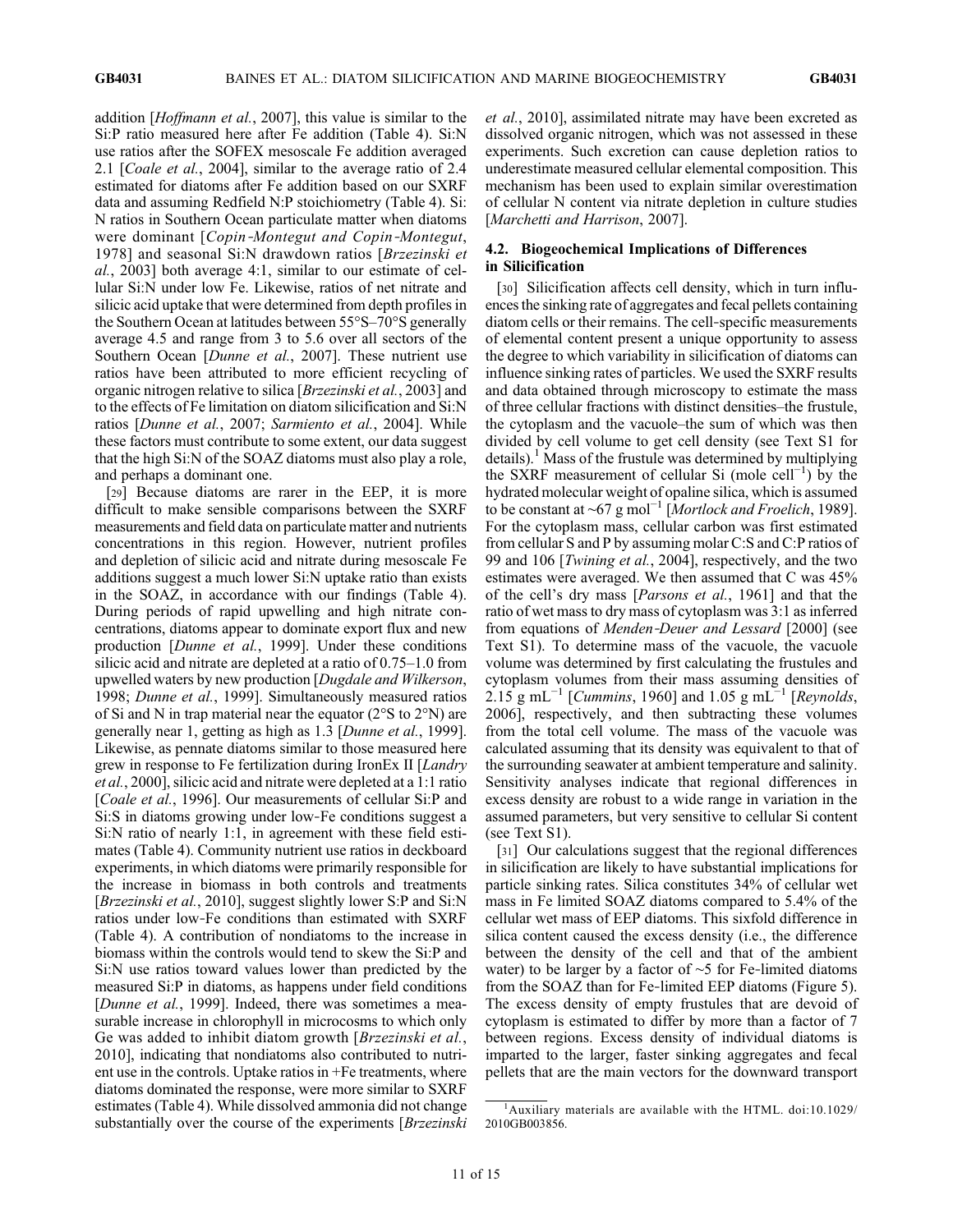of silica and carbon export from surface waters [Nelson et al., 1995]. Taking into account temperature related differences in the viscosity of surface waters, our measurements suggest that aggregates and fecal pellets comprised entirely of intact diatom cells should sink by a factor of 2–3 faster in surface waters of the SOAZ (temp =  $0^{\circ}$ C, viscosity = 1.74 mPa sec) when compared to similarly sized aggregates in surface waters of the EEP (temp =  $25^{\circ}$ C, viscosity = 0.94 mPa sec). Because deep waters in both regions are similar in temperature, particle sinking rates at depth should differ in proportion to the relative difference in excess density, i.e., by a factor of ∼5–7.

[32] The difference between the excess densities of diatoms and nondiatoms is also much larger in the SOAZ than in the EEP. Assuming that the density of cytoplasm in diatoms is identical to the density of nondiatom cells as a whole (1,050 g  $L^{-1}$ ), diatoms in the EEP are estimated to have an excess density (38 g  $L^{-1}$ ) that is only 50% greater than that of unballasted phytoplankton (27 g  $\text{L}^{-1}$ ). Because diatoms are able to reduce their specific gravity by accumulating lipids [Smayda, 1970] and by regulating the ionic composition in the fluids of their large vacuoles [Gross and Zeuthen, 1948] the real excess density of living EEP diatoms is almost certainly lower than estimated here, possibly approaching that assumed for nondiatoms. In contrast, Fe‐limited SOAZ diatoms exhibit excess densities that are a factor of 8 more than assumed for nondiatoms. In fact, they are so dense  $(1220 \pm 40 \text{ g L}^{-1})$  that the cells would exhibit negative buoyancy even if the nonfrustule cell volume were entirely filled with lipid of density = 900 g  $L^{-1}$ . The difference between the excess densities of diatoms and nondiatoms in the SOAZ (164  $g L^{-1}$ ) is more than a factor of 15 greater than the same difference in the EEP (11 g  $L^{-1}$ ). Because frustules may be crushed during ingestion, it is uncertain whether fecal pellets containing EEP or SOAZ diatoms would exhibit similar differences in excess density. Different packaging of cells within other types of aggregates could also offset the effect of the regional difference in silicification on particle sinking rates. These caveats aside, our results suggest that the efficiency of diatom export should be greater in the SOAZ than in the EEP.

[33] Our measurements also imply that the thinner frustules of EEP diatoms are likely to be far more susceptible to dissolution than those of heavily silicified SOAZ diatoms. Specific silica dissolution rates are proportional to the specific surface area of the frustules, which is the frustule surface area (SA<sub>f</sub>) divided by the frustule volume (V<sub>f</sub>) [Van Cappellen et al., 2002]. To calculate  $SA<sub>f</sub>$ , we first assume that the frustule is of even thickness and equivalent to the total cell volume minus a smaller volume of similar shape, which we call the nonfrustule volume. We then numerically solve for the difference in the linear dimensions of the frustule and nonfrustule volumes that cause the difference between them to equal the frustule volume estimated from SXRF (see Text S1 for details). Since dissolution of the silica can occur across the inner and outer surface of the frustules, we calculated frustule surface area as the sum of the outer cell surface area and the surface area of the nonfrustule volume. The mean  $SA_f:V_f$  for Fe-limited diatoms in the EEP is a factor of  $16 \pm 4$  greater than in the SOAZ while the frustules of SOAZ diatoms collected from low‐Fe conditions are a factor of  $21 \pm 5$  thicker than those of EEP diatoms (Figure 5).

[34] Our approach underestimates  $SA_f$  by ignoring frustule architecture and surface microtopography. Effective specific surface area measurements based on  $N_2$  gas adsorption (BET method) yield values from 10 to 260 m<sup>2</sup> g<sup>-1</sup>, with most values falling between 20 and 100 m<sup>2</sup> g<sup>-1</sup> [Dixit et al., 2001]. Our estimates for SOAZ and EEP diatoms effectively bracket this range, averaging 5.6 and 98 m<sup>2</sup>  $g^{-1}$ , respectively. The EEP estimate is only twofold lower than the maximum values determined using other methods and similar to values of 95– 139 m<sup>2</sup> g<sup> $-1$ </sup> determined for a diatom assemblage collected from Hawaiian waters [Lawson et al., 1978]. BET measurements on diatoms collected using net tows during SOFEX (mostly Chaetoceros) averaged  $13 \text{ m}^2 \text{ g}^{-1}$ , again about twofold greater than our estimates [*Demarest et al.*, 2009]. The above comparisons suggest a twofold underestimation of specific surface area by our methods. However, these biases are modest compared to the 15‐fold difference in specific surface area that we estimate for SOAZ and EEP diatoms. Moreover, the biases are similar in magnitude between regions. Indeed, SEM images of type specimens suggest that the predominant genera in our samples, Fragilariopsis and Pseudonitzschia, are structurally similar with little surface ornamentation [Round et al., 2007]. Thus, we believe the relative difference in specific surface area between regions is robust to uncertainties in our estimate of specific surface area.

[35] Differences in the efficiency of biogenic silica and organic carbon export from surface waters of the EEP and SOAZ, and in the contribution of diatoms to these fluxes, are consistent with our estimated impact of silicification on sinking and regeneration of silica in surface waters. Estimates of the fractions of fixed carbon that are exported to depth are 0.06–0.12 in the EEP [Bacon et al., 1996; Murray et al., 1996] and 0.4–0.6 in the SOAZ [Moriceau et al., 2007; Ragueneau et al.,  $2002$ ] – a factor of 3–10 difference. The factor of 2–7 difference in particle sinking rate that should result from the observed differences in diatom silicification is consistent with a difference of this magnitude if diatoms dominate the downward flux of materials in the SOAZ. Several lines of evidence suggest that diatoms do dominate vertical flux of particles in the SOAZ and that silica in diatoms is exported with much greater efficiency in the SOAZ than in the EEP. First, the fraction of biogenic silica production exported below the mixed layer is a factor of 4–6 larger in the SOAZ than in the EEP [Ragueneau et al., 2002]. Second, while radiolarians always constitute a smaller fraction of plankton biomass than diatoms, they dominate the siliceous fraction of EEP sediments, which indicates the relatively high susceptibility of EEP diatom frustules to dissolution in the water column [Broeker and Peng, 1982]. Indeed, modeling studies suggest that nondiatoms must contribute substantially to the flux of carbon from surface waters in the EEP [Richardson et al., 2004; Salihoglu and Hofmann, 2007]. Recent estimates indicate that diatoms are responsible for only 20% of the new production in the EEP [*Krause et al.*, 2010a]. In contrast, sediments in the SOAZ are dominated by diatom remains [Pondaven et al., 2000]. While temperature-related differences in silica dissolution rates [Bidle et al., 2002] or factors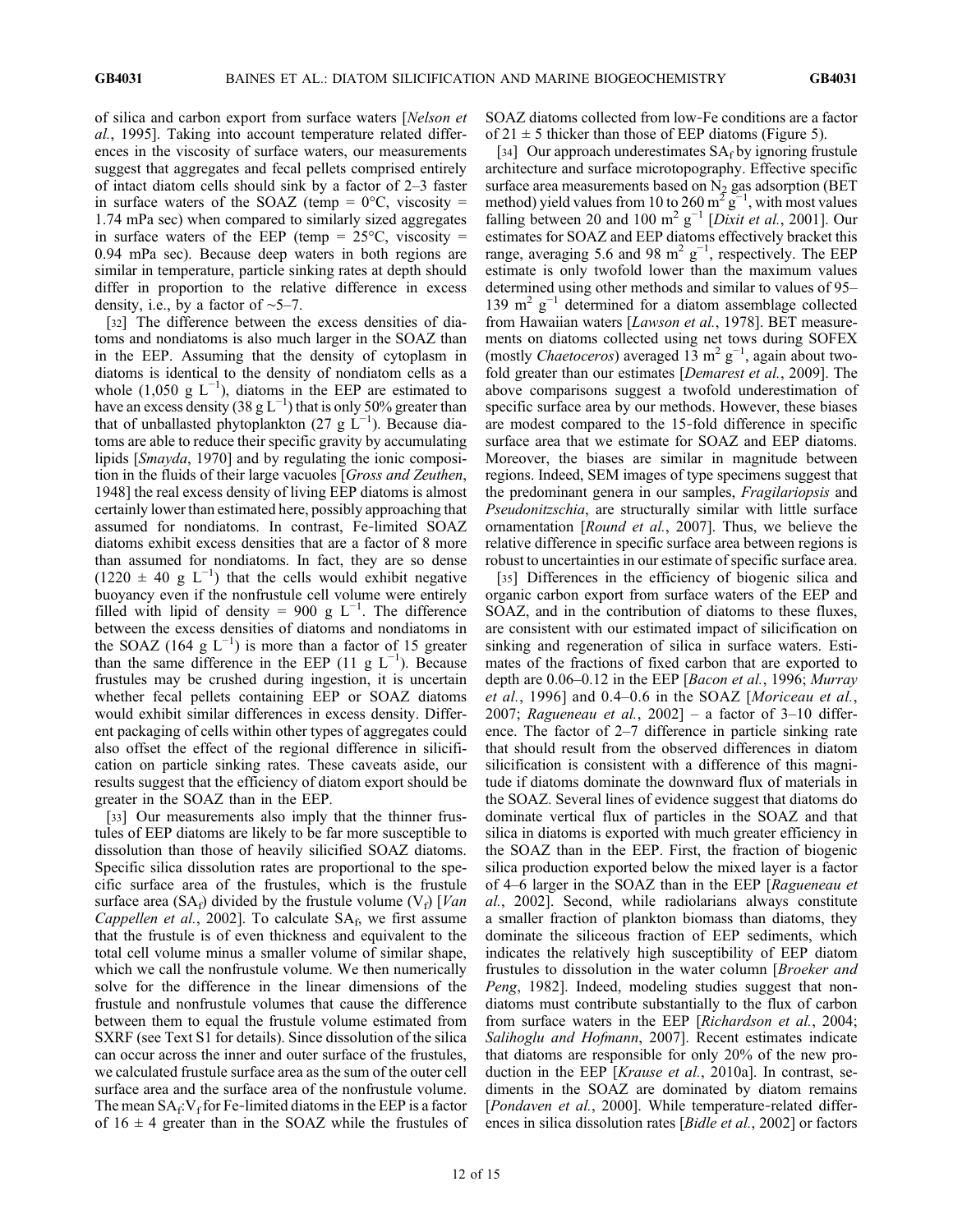that affect aggregation probabilities [Moriceau et al., 2007] may also help to explain these patterns, the difference in silicification between the diatom assemblages that inhabit the SOAZ and EEP likely plays an important role and should be considered in biogeochemical models.

# 5. Conclusions

[36] Regional variation in silicification has not been as apparent previously because standard chemical methods cannot partition the elemental signatures of siliceous and nonsiliceous components of the plankton. Thus, variations in ratios of Si to other elements in particulate matter are more likely to reflect the relative abundance of diatoms to other nonsiliceous plankton than silicification of diatoms themselves. Given these constraints, scientists have been largely forced to assume that diatoms in the field have fixed ratios of Si to other elements and, by extension, fixed silica content. Where variation is allowed, it reflects a physiological response by an "ideal" diatom to factors such as available Fe and silicic acid [Mongin et al., 2006]. These notions carry with them the additional presumption that differences between diatoms and other groups are relatively fixed. Here we have shown that large biogeochemically relevant regional differences in cellular silicification exist that are not observable except using cell‐specific techniques. The differences in silicification do not appear to reflect short‐term physiological responses to ambient conditions, including Fe and silicic acid concentrations. Rather, they reflect characteristics of the resident diatom communities as they have been shaped over time in response to the prevailing ecological, chemical and physical settings. Future efforts to understand the how the vertical flux of carbon is likely to respond to climate change, variation in dust deposition or ocean fertilization should consider how such factors may cause shifts in the characteristics of the diatom community that in turn affect the biogeochemical cycling of carbon and silicon.

[37] **Acknowledgments.** This work was funded by NSF grants to S.B.B., B.S.T., D.M.N., and N.S.F. (OCE 0527059, OCE 0527062). Use of the Advanced Photon Source was supported by the U.S. Department of Energy, Office of Science, Office of Basic Energy Sciences, under contract DE‐AC02‐06CH11357. Adrian Marchetti aided with identification of diatom species.

# References

- Armstrong, R. A., C. Lee, J. I. Hedges, S. Honjo, and S. G. Wakeham (2002), A new, mechanistic model for organic carbon fluxes in the ocean based on the quantitative association of POC with ballast minerals, Deep Sea Res., Part II, 49, 219–236, doi:10.1016/S0967-0645(01)00101-1.
- Bacon, M. P., J. K. Cochran, D. Hirschberg, T. R. Hammar, and A. P. Fleer (1996), Export flux of carbon at the equator during the EqPac time‐series cruises estimated from Th‐234 measurements, Deep Sea Res., Part II, 43, 1133–1153, doi:10.1016/0967-0645(96)00016-1.
- Baines, S. B., B. S. Twining, S. Vogt, W. M. Balch, N. S. Fisher, and D. M. Nelson (2010), Silicification of eastern equatorial Pacific diatoms exposed to additions of silicic acid and iron, Deep Sea Res., doi:10.1016/j. dsr2.2010.08.003, in press.
- Bidle, K. D., M. Manganelli, and F. Azam (2002), Regulation of oceanic silicon and carbon preservation by temperature control on bacteria, Science, 298, 1980–1984, doi:10.1126/science.1076076.
- Broeker, W. S., and T. H. Peng (1982), Tracers in the Sea, Eldigio Press, New York.
- Brzezinski, M. A. (1985), The Si‐C‐N ratio of marine diatoms: Interspecific variability and the effect of some environmental variables, J. Phycol., 21, 347–357, doi:10.1111/j.0022-3646.1985.00347.x.
- Brzezinski, M. A., M. L. Dickson, D. M. Nelson, and R. Sambrotto (2003), Ratios of Si, C and N uptake by microplankton in the Southern Ocean, Deep Sea Res., Part II, 50, 619–633, doi:10.1016/S0967-0645(02) 00587-8.
- Brzezinski, M. A., et al. (2010), Co-limitation of diatoms by iron and silicic acid in the equatorial Pacific, Deep Sea Res., doi:10.1016/j. dsr2.2010.08.005, in press.
- Buesseler, K. O. (1998), The decoupling of production and particulate export in the surface ocean, Global Biogeochem. Cycles, 12, 297-310, doi:10.1029/97GB03366.
- Chai, F., R. C. Dugdale, T. H. Peng, F. P. Wilkerson, and R. T. Barber (2002), One‐dimensional ecosystem model of the equatorial Pacific upwelling system. Part I: Model development and silicon and nitrogen cycle, Deep Sea Res., Part II, 49, 2713–2745, doi:10.1016/S0967-0645 (02)00055-3.
- Coale, K. H., et al. (1996), A massive phytoplankton bloom induced by an ecosystem‐scale iron fertilization experiment in the equatorial Pacific Ocean, Nature, 383, 495–501, doi:10.1038/383495a0.
- Coale, K. H., et al. (2004), Southern Ocean iron enrichment experiment: Carbon cycling in high- and low-Si waters, Science, 304, 408-414, doi:10.1126/science.1089778.
- Conley, D. J., S. S. Kilham, and E. Theriot (1989), Differences in silica content between marine and fresh-water diatoms, Limnol. Oceanogr., 34, 205–213, doi:10.4319/lo.1989.34.1.0205.
- Copin‐Montegut, C., and G. Copin‐Montegut (1978), The chemistry of particulate matter from the south Indian and Antarctic oceans, Deep Sea Res., 25, 911–931, doi:10.1016/0146-6291(78)90633-1.
- Cummins, A. B. (1960), Diatomite, in Industrial Minerals and Rocks (Nonmetallics Other Than Fuels), edited by J. L. Gillson, pp. 303– 319, Am. Inst. of Mining, Metall., and Pet. Eng., New York.
- Demarest, M. S., M. A. Brzezinski, and C. P. Beucher (2009), Fractionation of silicon isotopes during biogenic silica dissolution, Geochim. Cosmochim. Acta, 73, 5572–5583, doi:10.1016/j.gca.2009.06.019.
- Dixit, S., P. Van Cappellen, and A. J. van Bennekom (2001), Processes controlling solubility of biogenic silica and pore water build‐up of silicic acid in marine sediments, Mar. Chem., 73, 333–352, doi:10.1016/S0304- 4203(00)00118-3.
- Dugdale, R. C., and F. P. Wilkerson (1998), Silicate regulation of new production in the equatorial Pacific upwelling, Nature, 391, 270–273, doi:10.1038/34630.
- Dunne, J. P., J. W. Murray, A. K. Aufdenkampe, S. Blain, and M. Rodier (1999), Silicon‐nitrogen coupling in the equatorial Pacific upwelling zone, Global Biogeochem. Cycles, 13, 715–726, doi:10.1029/ 1999GB900031.
- Dunne, J. P., J. L. Sarmiento, and A. Gnanadesikan (2007), A synthesis of global particle export from the surface ocean and cycling through the ocean interior and on the seafloor, Global Biogeochem. Cycles, 21, GB4006, doi:10.1029/2006GB002907.
- Foley, D. G., T. D. Dickey, M. J. McPhaden, R. R. Bidigare, M. R. Lewis, R. T. Barber, S. T. Lindley, C. Garside, D. V. Manov, and J. D. McNeil (1997), Longwaves and primary productivity variations in the equatorial Pacific at 0 degrees, 140 degrees W, Deep Sea Res., Part II, 44, 1801– 1826, doi:10.1016/S0967-0645(97)00080-5.
- Franck, V. M., M. A. Brzezinski, K. H. Coale, and D. M. Nelson (2000), Iron and silicic acid concentrations regulate Si uptake north and south of the Polar Frontal Zone in the Pacific Sector of the Southern Ocean, Deep Sea Res., Part II, 47, 3315-3338, doi:10.1016/S0967-0645(00)00070-9.
- Franck, V. M., D. A. Hutchins, K. W. Bruland, and M. A. Brzezinski (2003), Iron and zinc effects on silicic acid and nitrate uptake kinetics in three high-nutrient, low-chlorophyll (HNLC) regions, Mar. Ecol. Prog. Ser., 252, 15–33, doi:10.3354/meps252015.
- Gross, F., and E. Zeuthen (1948), The buoyancy of plankton diatoms: A problem of cell physiology, Proc. R. Soc. London, Ser. B, 135, 382-389, doi:10.1098/rspb.1948.0017.
- Hillebrand, H., C.‐D. Durselen, D. Kirschtel, U. Pollingher, and T. Zohary (1999), Biovolume calculation for pelagic and benthic microalgae, J. Phycol., 35, 403-424, doi:10.1046/j.1529-8817.1999.3520403.x.
- Hoffmann, L. J., I. Peeken, K. Lochte, P. Assmy, and M. Veldhuis (2006), Different reactions of Southern Ocean phytoplankton size classes to iron fertilization, Limnol. Oceanogr.,  $51$ ,  $1217-1229$ , doi:10.4319/ lo.2006.51.3.1217.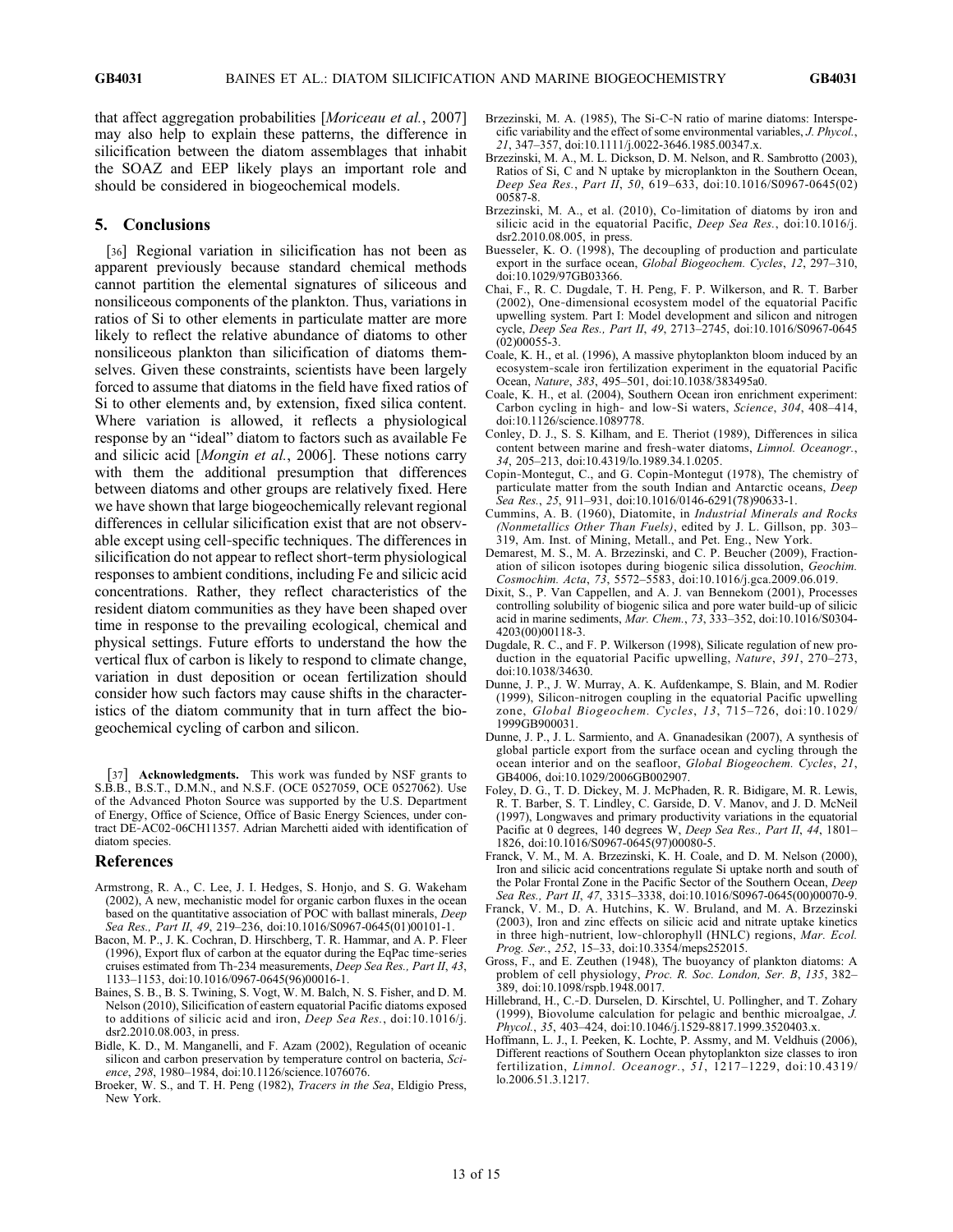- Hoffmann, L. J., I. Peeken, and K. Lochte (2007), Effects of iron on the elemental stoichiometry during EIFEX and in the diatoms Fragilariopsis kerguelensis and Chaetoceros dichaeta, Biogeosciences, 4, 569–579, doi:10.5194/bg-4-569-2007.
- Hutchins, D. A., and K. W. Bruland (1998), Iron-limited diatom growth and Si: N uptake ratios in a coastal upwelling regime, Nature, 393, 561–564, doi:10.1038/31203.
- Jin, X., N. Gruber, J. P. Dunne, J. L. Sarmiento, and R. A. Armstrong (2006), Diagnosing the contribution of phytoplankton functional groups to the production and export of particulate organic carbon, CaCO3, and opal from global nutrient and alkalinity distributions, Global Biogeochem. Cycles, 20, GB2015, doi:10.1029/2005GB002532.
- Krause, J. W., D. M. Nelson, and M. A. Brzezinski (2010a), Biogenic silica production and diatoms' contribution to primary and new production in the eastern equatorial Pacific, Deep Sea Res., doi:10.1016/j. dsr2.2010.08.010, in press.
- Krause, J. W., M. A. Brzezinski, M. R. Landry, S. B. Baines, D. M. Nelson, K. E. Selph, A. G. Taylor, and B. S. Twining (2010b), The effects of biogenic silica detritus, zooplankton grazing, and diatom‐size structure on Si-cycling in the euphotic zone of the eastern equatorial Pacific, Limnol. Oceanogr., 55, 2608–2622, doi:10.4319/lo.2010.55.6.2608.
- Landry, M. R., M. E. Ondrusek, S. J. Tanner, S. L. Brown, J. Constantinou, R. R. Bidigare, K. H. Coale, and S. Fitzwater (2000), Biological response to iron fertilization in the eastern equatorial Pacific (IronEx II). I. Microplankton community abundances and biomass, Mar. Ecol. Prog. Ser., 201, 27–42, doi:10.3354/meps201027.
- Lawson, D. S., D. C. Hurd, and H. S. Pankratz (1978), Silica dissolution rates of decomposing phytoplankton assemblages at various temperatures, Am. J. Sci., 278, 1373–1393, doi:10.2475/ajs.278.10.1373.
- Marchetti, A., and N. Cassar (2009), Diatom elemental and morphological changes in response to iron limitation: A brief review with potential paleoceanographic applications, Geobiology, 7, 419-431, doi:10.1111/ j.1472-4669.2009.00207.x.
- Marchetti, A., and P. J. Harrison (2007), Coupled changes in the cell morphology and the elemental (C, N, and Si) composition of the pennate diatom Pseudo-nitzschia due to iron deficiency, Limnol. Oceanogr., 52, 2270–2284.
- Marchetti, A., D. E. Varela, V. P. Lance, Z. Johnson, M. Palmucci, M. Giordano, and E. V. Armbrusta (2010), Iron and silicic acid effects on phytoplankton productivity, diversity and chemical composition in the central equatorial Pacific Ocean, Limnol. Oceanogr., 55, 11–29.
- Marinov, I., A. Gnanadesikan, J. R. Toggweiler, and J. L. Sarmiento (2006), The Southern Ocean biogeochemical divide, Nature, 441, 964– 967, doi:10.1038/nature04883.
- Menden‐Deuer, S., and E. J. Lessard (2000), Carbon to volume relationships for dinoflagellates, diatoms, and other protist plankton, Limnol. Oceanogr., 45, 569–579.
- Mongin, M., D. M. Nelson, P. Pondaven, and P. Treguer (2006), Simulation of upper‐ocean biogeochemistry with a flexible‐composition phytoplankton model: C, N and Si cycling and Fe limitation in the Southern Ocean, Deep Sea Res., Part II, 53, 601–619, doi:10.1016/j. dsr2.2006.01.021.
- Moore, J. K., S. C. Doney, and K. Lindsay (2004), Upper ocean ecosystem dynamics and iron cycling in a global three-dimensional model, Global Biogeochem. Cycles, 18, GB4028, doi:10.1029/2004GB002220.
- Moriceau, B., M. Gallinari, K. Soetaert, and O. Ragueneau (2007), Importance of particle formation to reconstructed water column biogenic silica fluxes, Global Biogeochem. Cycles, 21, GB3012, doi:10.1029/ 2006GB002814.
- Mortlock, R. A., and P. N. Froelich (1989), A simple method for the rapid determination of biogenic opal in pelagic marine sediments, Deep Sea Res., Part I, 36, 1415–1426, doi:10.1016/0198-0149(89)90092-7.
- Murray, J. W., J. Young, J. Newton, J. Dunne, T. Chapin, B. Paul, and J. J. McCarthy (1996), Export flux of particulate organic carbon from the central equatorial Pacific determined using a combined drifting trap Th‐234 approach, Deep Sea Res., Part II, 43, 1095–1132, doi:10.1016/0967- 0645(96)00036-7.
- Nelson, D. M., and M. R. Landry (2010), Complex regulation of phytoplankton productivity and upper‐ocean biogeochemistry in the eastern equatorial Pacific: Introduction to results of the equatorial biocomplexity project, Deep Sea Res., doi:10.1016/j.dsr2.2010.08.001, in press.
- Nelson, D. M., P. Treguer, M. A. Brzezinski, A. Leynaert, and B. Queguiner (1995), Production and dissolution of biogenic silica in the ocean: Revised global estimates, comparison with regional data and relationship to bio-

genic sedimentation, Global Biogeochem. Cycles, 9, 359–372, doi:10.1029/95GB01070.

- Núñez‐Milland, D. R., S. B. Baines, S. Vogt, and B. S. Twining (2010), Quantification of phosphorus in single cells using synchrotron X‐ray fluorescence, J. Synchrotron Radiat., 17, 560–566, doi:10.1107/ S0909049510014020.
- Paasche, E. (1973), Silicon and the ecology of marine diatoms: II. Silicate‐ uptake kinetics of five diatom species, Mar. Biol. Berlin, 19, 262–269, doi:10.1007/BF02097147.
- Parsons, T. R., K. Stephens, and J. D. H. Strickland (1961), On the chemical composition of 11 species of marine phytoplankters, J. Fish. Res. Board Can., 18,  $1001-1016$ .
- Pondaven, P., O. Ragueneau, P. Treguer, A. Hauvespre, L. Dezileau, and J. L. Reyss (2000), Resolving the 'opal paradox' in the Southern Ocean, Nature, 405, 168–172, doi:10.1016/j.protis.2006.09.002.
- Ragueneau, O., N. Dittert, P. Pondaven, P. Treguer, and L. Corrin (2002), Si/C decoupling in the world ocean: Is the Southern Ocean different?, Deep Sea Res., Part II, 49, 3127–3154, doi:10.1016/S0967-0645(02) 00075-9.
- Reynolds, C. S. (2006), Ecology of the Phytoplankton, Cambridge, New York.
- Richardson, T. L., G. A. Jackson, H. W. Ducklow, and M. R. Roman (2004), Carbon fluxes through food webs of the eastern equatorial Pacific: An inverse approach, Deep Sea Res., Part I, 51, 1245–1274, doi:10.1016/j.dsr.2004.05.005.
- Round, F. E., R. M. Crawford, and D. G. Mann (2007), *Diatoms: Biology* and Morphology of the Genera, Cambridge Univ. Press, Cambridge, U. K.
- Salihoglu, B., and E. E. Hofmann (2007), Simulations of phytoplankton species and carbon production in the equatorial Pacific Ocean: 1. Model configuration and ecosystem dynamics, J. Mar. Res., 65, 219–273.
- Sarmiento, J. L., N. Gruber, M. A. Brzezinski, and J. P. Dunne (2004), High-latitude controls of thermocline nutrients and low latitude biological productivity, Nature, 427, 56–60, doi:10.1038/nature02127.
- Sarthou, G., K. R. Timmermans, S. Blain, and P. Treguer (2005), Growth physiology and fate of diatoms in the ocean: A review, J. Sea Res., 53, 25–42, doi:10.1016/j.seares.2004.01.007.
- Smayda, T. J. (1970), The suspension and sinking of phytoplankton in the sea, Oceanogr. Mar. Biol. Ann. Rev., 8, 353–414.
- Strutton, P. G., J. P. Ryan, and F. P. Chavez (2001), Enhanced chlorophyll associated with tropical instability waves in the equatorial Pacific, Geophys. Res. Lett., 28, 2005–2008, doi:10.1029/2000GL012166.
- Strutton, P. G., A. Palacz, R. C. Dugdale, F. Chai, A. Marchi, A. E. Parker, V. Hogue, and F. P. Wilkerson (2010), The impact of equatorial Pacific tropical instability waves on hydrography and nutrients: 2004–2005, Deep Sea Res., doi:10.1016/j.dsr2.2010.08.015, in press.
- Takahashi, T., R. A. Feely, R. F. Weiss, R. H. Wanninkhof, D. W. Chipman, S. C. Sutherland, and T. T. Takahashi (1997), Global air‐sea flux of CO2: An estimate based on measurements of sea‐air pCO(2) difference, Proc. Natl. Acad. Sci. U. S. A., 94, 8292–8299, doi:10.1073/ pnas.94.16.8292.
- Takeda, S. (1998), Influence of iron availability on nutrient consumption ratio of diatoms in oceanic waters, Nature, 393, 774–777, doi:10.1038/ 31674.
- Taylor, A. G., M. R. Landry, K. E. Selph, and E. J. Yang (2010), Biomass, size structure and depth distributions of the microbial community in the eastern equatorial Pacific, Deep Sea Res., doi:10.1016/j. dsr2.2010.08.017, in press.
- Timmermans, K. R., and B. van der Wagt (2010), Variability in cell size, nutrient depletion, and growth rates of the Southern Ocean diatom Fragilariopsis kerguelensis (bacillariophyceae) after prolonged iron limitation, J. Phycol., 46, 497–506, doi:10.1111/j.1529-8817.2010.00827.x.
- Timmermans, K. R., B. van der Wagt, and H. J. W. de Baar (2004), Growth rates, half‐saturation constants, and silicate, nitrate, and phosphate depletion in relation to iron availability of four large, open-ocean diatoms from the Southern Ocean, Limnol. Oceanogr., 49, 2141–2151, doi:10.4319/ lo.2004.49.6.2141.
- Twining, B. S., S. B. Baines, N. S. Fisher, J. Maser, S. Vogt, C. Jacobsen, A. Tovar‐Sanchez, and S. A. Sanudo‐Wilhelmy (2003), Quantifying trace elements in individual aquatic protist cells with a synchrotron X‐ray fluorescence microprobe, Anal. Chem., 75, 3806–3816, doi:10.1021/ ac034227z.
- Twining, B. S., S. B. Baines, and N. S. Fisher (2004), Element stoichiometries of individual plankton cells collected during the Southern Ocean